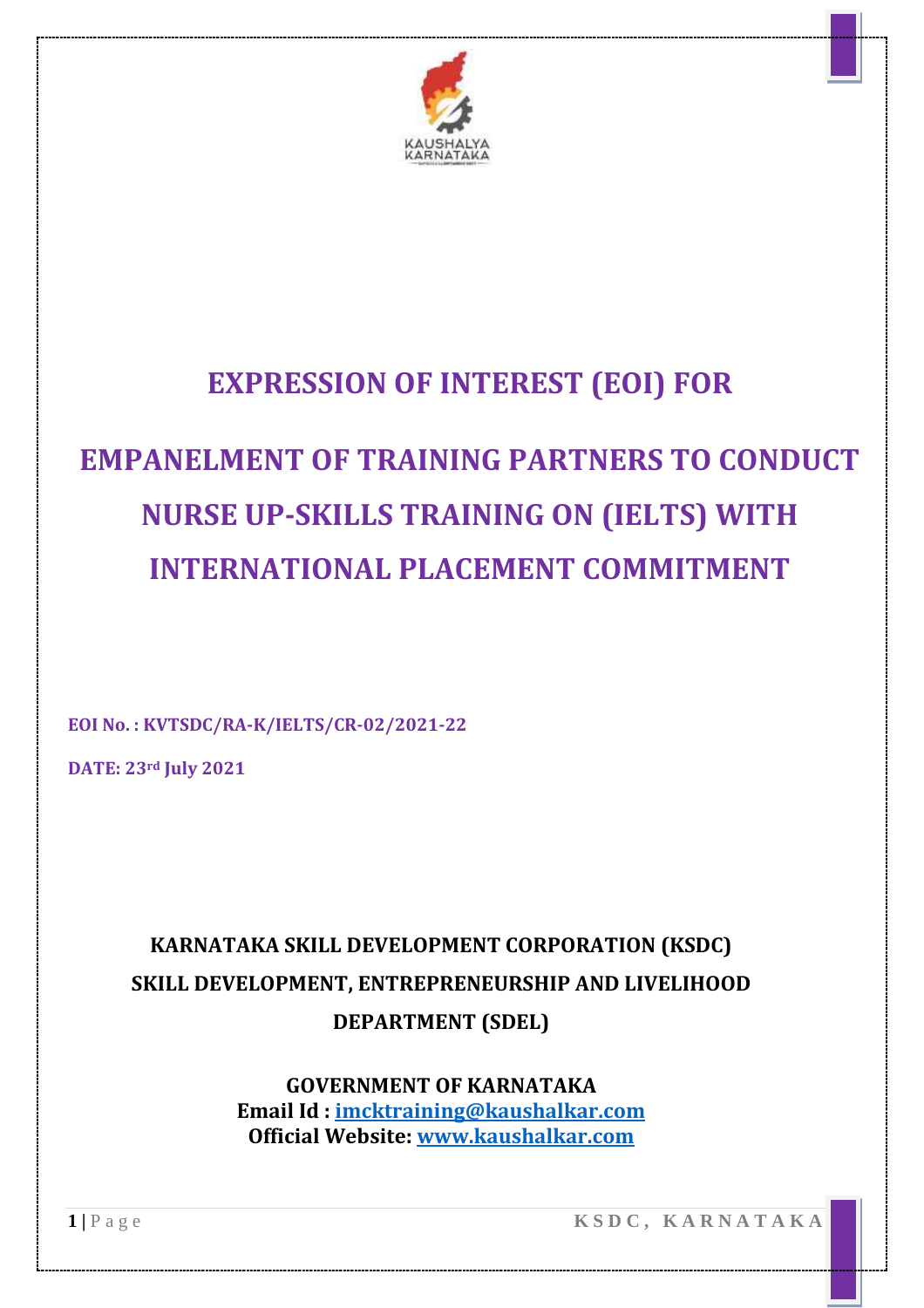### **TABLE OF CONTENTS :**

- **1. INTRODUCTION**
- **2. OBJECTIVE**
- **3. SCHEDULE**
- **4. RESPONSIBILTY OF KSDC / TRAINING PARTNER**
- **5. SCOPE OF WORK**
- **6. OBLIGATION OF THE TRAINING PARTNER**
- **7. ELIGIBILITY CRITERIA**
- **8. CRITERIA FOR TECHNICAL EVALUATION**
- **9. BID REJECTION CRITERIA**
- **10. FUNDING PATTERN TO TRAINING PARTNER**
- **11. SCHEDULE OF PAYMENT:**
- **12.OTHER SPECIAL CONDITION**

#### **13.ANNEXURE'S**

- ANNEXURE A : AREA REQUIREMENT OF THE CENTRE:
- ANNEXURE B : SKILLS LAB REQUIRED WITH THE INVENTORY (FOR 60 STUDENTS MINIMUM)
- ANNEXURE-1 : COVER LETTER
- ANNEXURE-2 : TRAINING PROVIDER DETAILS
- ANNEXURE-3 : FINANCIAL DETAILS
- ANNEXURE- 4 : TRAINING CENTRE DETAILS
- ANNEXURE- 5 : DECLARATION FOR NOT BEING BLACKLISTED
- $\bullet$  ANNEXURE 6 : ACTION PLAN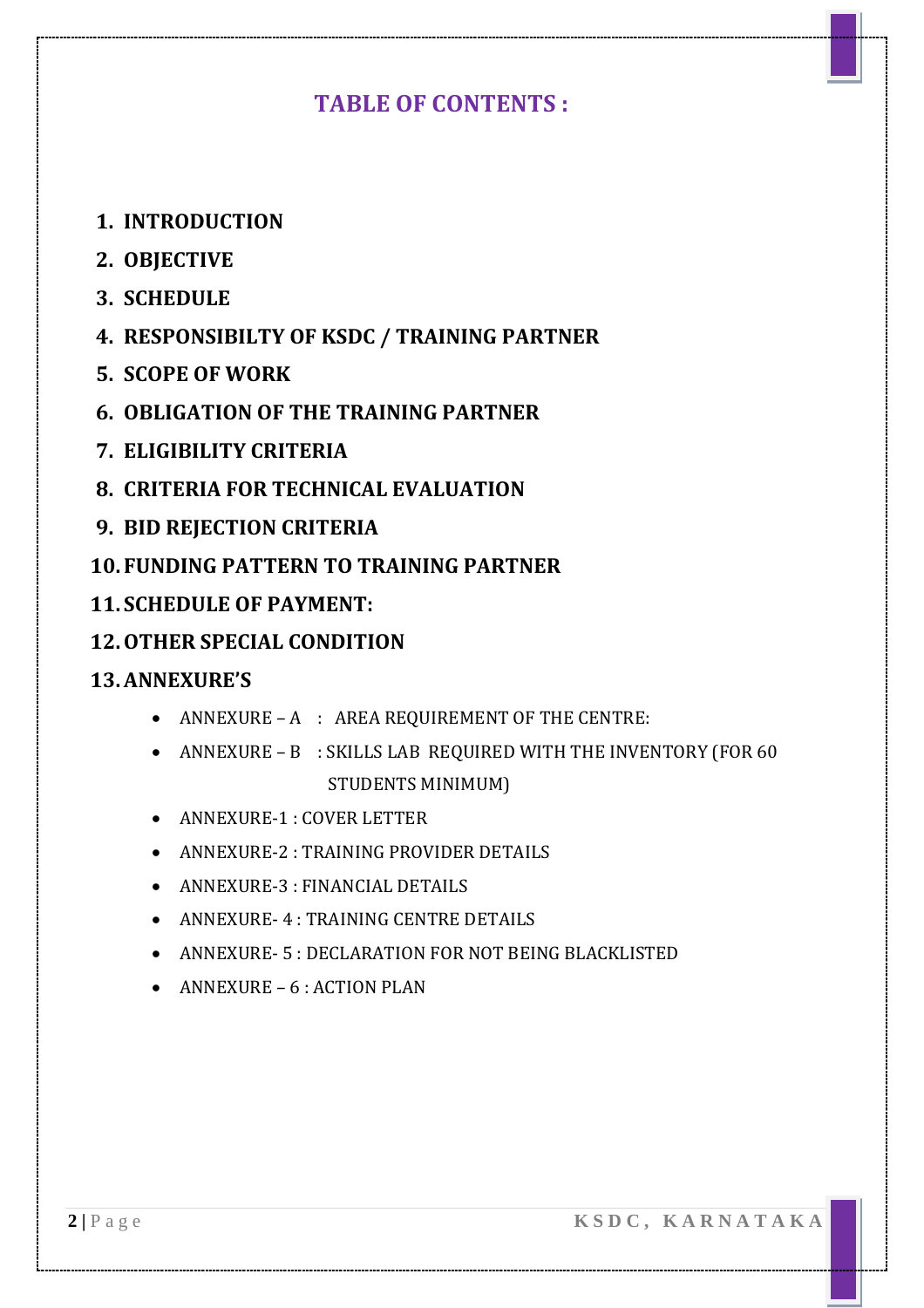### **1. INTRODUCTION :**

Karnataka Skill Development Corporation (KSDC) is mandated to implement the skill-training programme for Nurses in the state of Karnataka. Health care sector in particular is facing a number of challenges with respect to availability of suitable manpower. To meet this kind of inadequacy, KSDC has issued a EOI to invite proposals for setting up Training Centers (TCs) and in implementing skill training Programmes in collaboration with large number of government and private training providers.

The State Government has made Karnataka Skill Development Corporation (KSDC) as a nodal organization to implement all such special projects and therefore (KSDC) has adopted common norms, notified by the Government order vide no. SDEL 72 DEL 2021 date 05-07-2021.

### **2. OBJECTIVE :**

Karnataka Skill Development Corporation (KSDC) objective is to design develop and implement various skill-training programs based on the emerging trades and in multi skills, considering the demand of industries. Considering the demand for Placement of nurses in the international market, KSDC intends to upskill the nurses with a unique and complex clinical learning environment to explore cultural awareness, experience different health care settings and achieve clinical competencies, KSDC will be offering Health Care skills training and international placements to the nurses of Karnataka.

The offering is a three month Training Program for nursing graduates, the Program should comprises of English Language training which should enable the nurses to prepare for IELTS (International English Language Testing System, hands on training for CBT (Computer Based Training) and OSCE (Objective Structured Clinical Examination) Examinations of UK Nursing & Midwifery Council, UK. Successful candidates will be placed as registered nurse in the UK in partnership with National Health Services (NHS).

#### **3. SCHEDULE:**

| Sl.No | <b>Name of the Activity</b>                                   | Date                        |
|-------|---------------------------------------------------------------|-----------------------------|
|       | Release of the advertisement & announcement on the<br>website | 24th July 2021              |
|       | Last date for submission of proposal                          | 3rd August 2021             |
|       | Opening of the EoIs & evaluation of the proposals<br>received | 4 <sup>th</sup> August 2021 |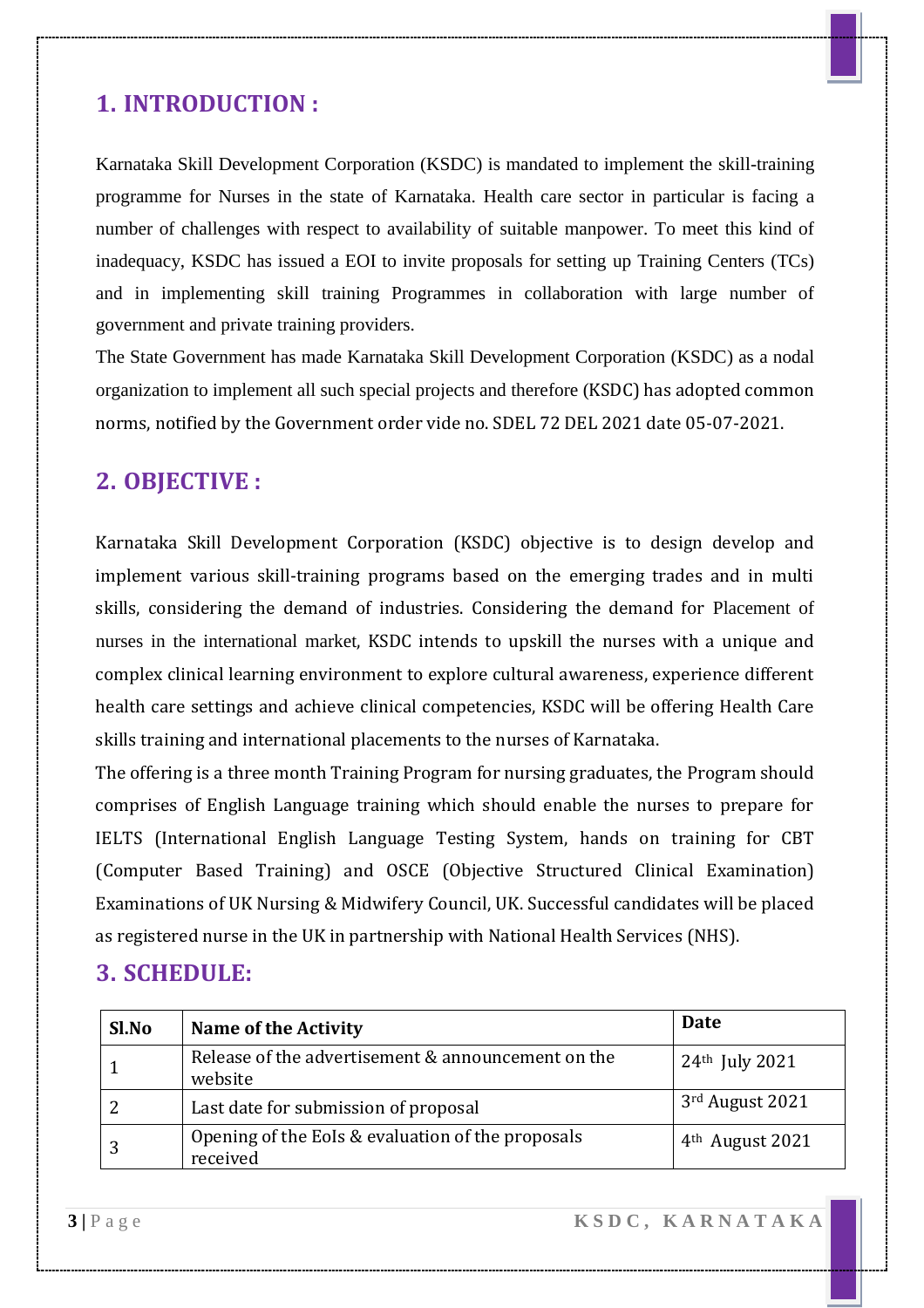# **4. RESPONSIBILITY OF KSDC / TRAINING PARTNERS**

The responsibility matrix outlining the responsibilities of the KSDC and the Training Partner (TP) is tabulated as below:

| S.  | Activities                                  | Responsibilities     |                 |
|-----|---------------------------------------------|----------------------|-----------------|
| No. |                                             | <b>KSDC</b>          | TP              |
| 1.  | Identification of adequate building and     |                      | Overall         |
|     | establishment of Training Center (TC)       |                      |                 |
| 2.  | Infrastructure - Training tools, equipment, |                      | Overall         |
|     | machinery and furniture (Table $-$ A)       |                      |                 |
| 3.  | Human resources (certified trainers and     |                      | <b>Overall</b>  |
|     | supporting staff etc. (Table - B)           |                      |                 |
|     |                                             | Facilitation with    |                 |
| 4.  | Candidates mobilization                     | the help of district | Overall         |
|     |                                             | level resources      |                 |
| 5.  | Counselling                                 |                      | Overall         |
| 6.  | Training                                    |                      | Overall         |
| 7.  | Quality assurance/Monitoring                | Evaluation           | Facilitation    |
| 8.  | <b>Assessment and Certification</b>         |                      | Overall         |
| 9.  | Placement / Enabling the nurses             |                      | Overall         |
| 10. |                                             |                      | Tracking of     |
|     | Post placement support                      |                      | <b>Trainees</b> |

### **5. SCOPE OF WORK:**

This Expression of Interest (EOI) aims at empanelling Training Partner (TP) for training the **60** qualified nurses on:

- $\triangleright$  IELTS (International English Language Testing System)
- CBT (Computer Based Training)
- $\triangleright$  OSCE (Objective Structured Clinical Examination) with a greater understanding of the conduct and performance requirements for high quality healthcare practice within India and UK adult nursing context.

**Mobilization of Candidates:** Training Partner need to identify the candidates through awareness programme and conduct a base line survey for registration.

**Selection of Candidates:** Selection of candidate from the registration received for training to be pre-screened by the Training Partner. Assessment need to conduct during the selection process for final selection.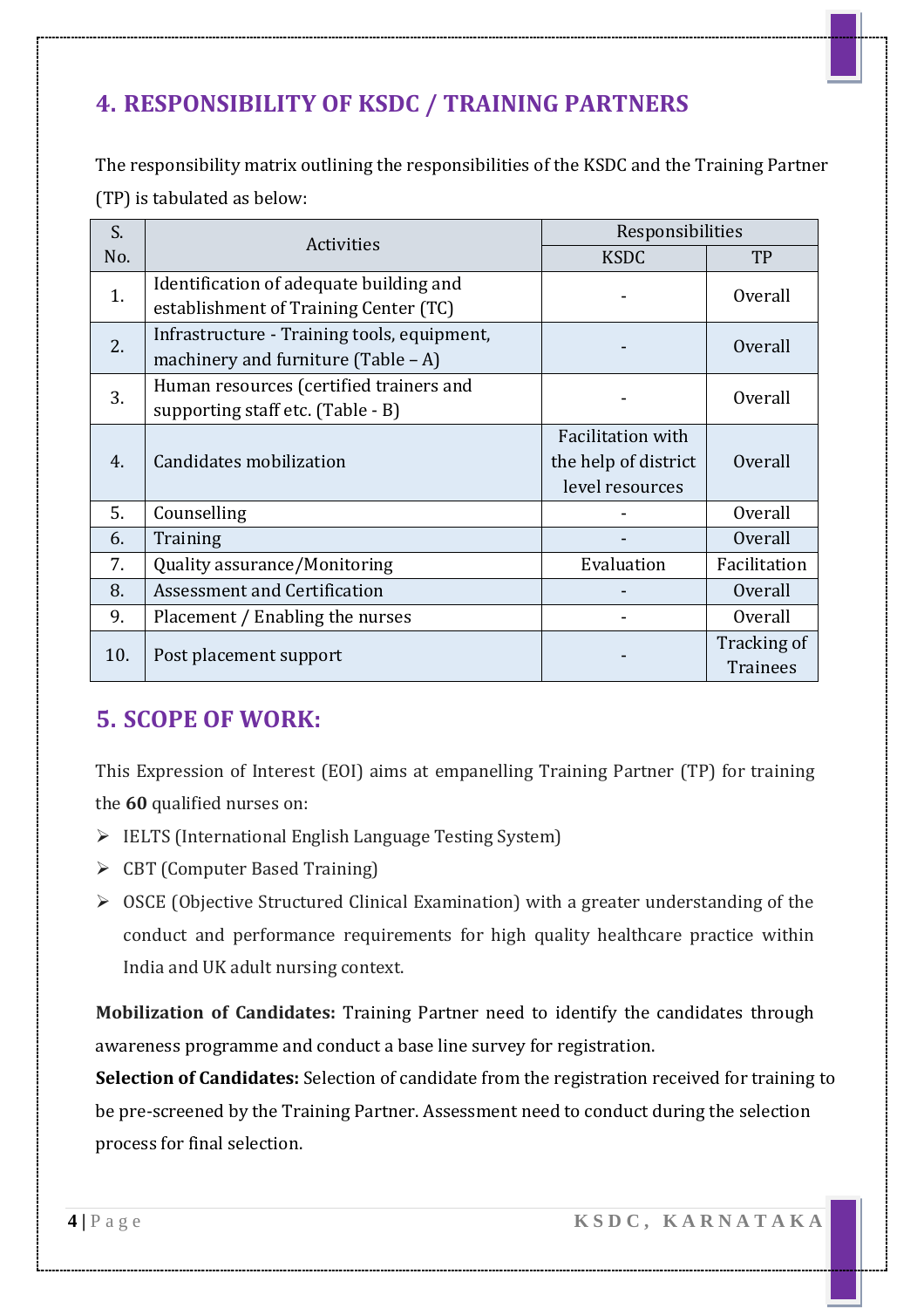#### **Training of the Candidates:**

The candidates should be prepared as per high order thinking skills like knowledge, comprehension, application, analysis, synthesis and evaluation of professional nursing practice. The offering is a three Month Training Program for Nursing Graduates. The Program should comprise of the following training aspects that should be spread over 3 months and includes:

- i. Skills training enabling the nursing graduates.
- ii. Freshly recruited nurses to perform their job assignment in the hospital, only in International (NHS).
- iii. On successful completion of training, the nurses should be placed in the UK as registered nurses.
- iv. Training Partner will ensure admission of the candidates through proper counselling of the candidates. The target given in Work Order has to be met by the Training Partner. It is responsibility of the Training Partner that target is achieved in terms of successful candidates passing the examination conducted by British Council.
- v. **Training Partner to provide one time additional free training to the candidate/s if not qualified in first attempt of IELTS as per point no (6.vii)**

**Placement of the candidates:** Training partner should place the IELTS Passed candidates and postplacement support to all the placed candidates. Training Partner will tie up with relevant Industries for providing employment opportunities to the trainees in Abroad. Maintain the record of all placed trainee who successfully placed after completion of training for a period of not less than 6 months and update the relevant information to KSDC.

#### **6. OBLIGATIONS OF THE TRAINING PARTNER (TP) :**

- i) Training Partner shall not start any training without a formal order is issued for the same from KSDC.
- ii) Training Partner shall start training programme within one month of date of issue of Work order for a particular batch. In case, training is not started within one month of issue of order, then order may be cancelled and batch may be allotted to other Training Partner.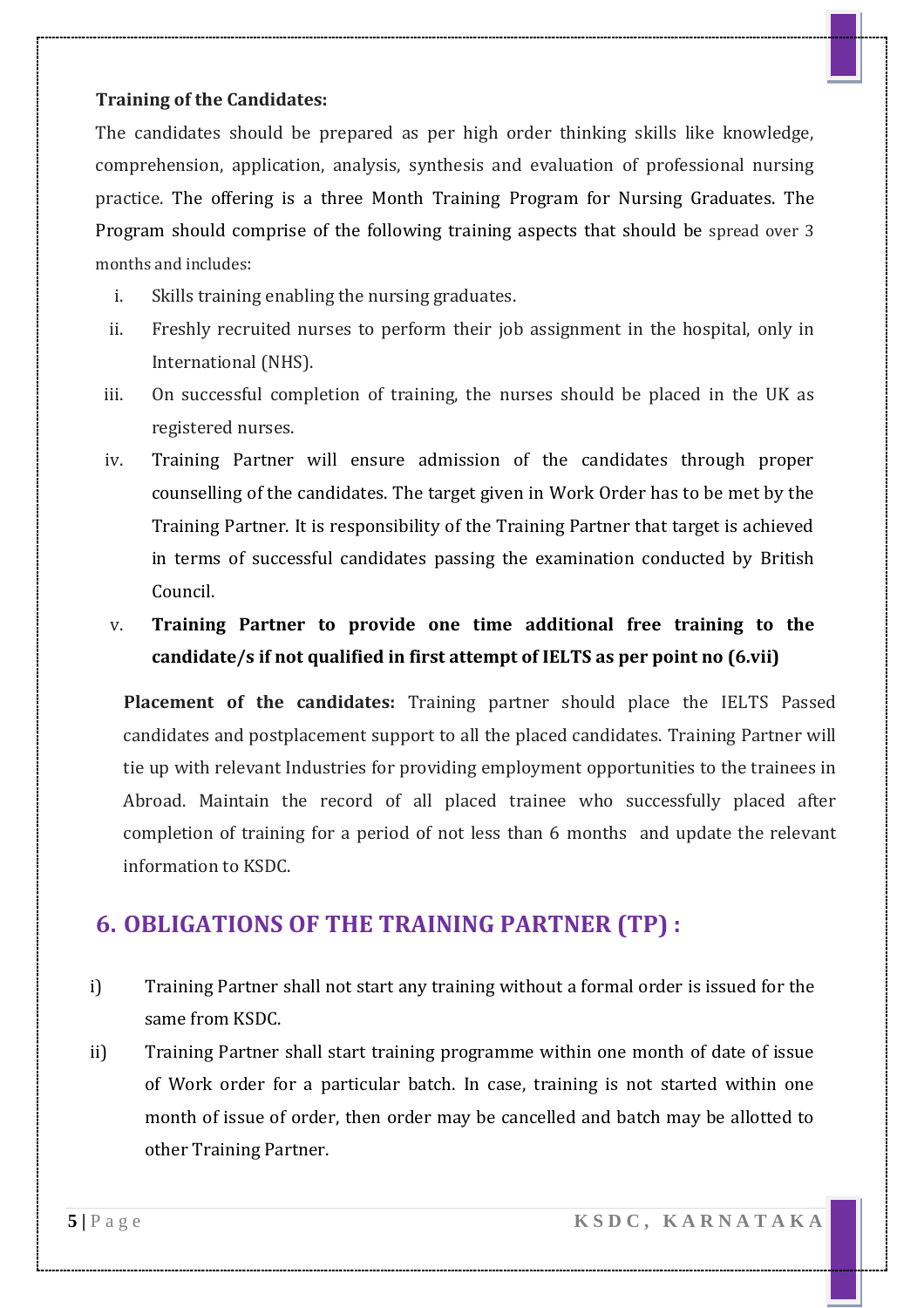- iii) The programme delivery method will be in-person, which is **off-line classroom** mode.
- iv) The training should be of minimum **470 HOURS** which should be delivered as a classroom training.
- v) A minimum of **six hours** of training should be conducted on a daily basis.
- vi) **The 470 hours** of training should consist **270 training hours** of IELTS, **100 training hours** of CBT NMC ADULT TRAINING and **100 training hours** of SKILLS TRAINING for OSCE (Objective Structured Clinical Examination)
- vii) **Candidates should score minimum of** Overall 7 on a scale of 0-9 (Reading, Listening & Speaking as well as 6.5 in writing score as per the IELTS norms.
- viii) **Minimum qualification of Trainer to conduct the training programme** as per the (Table – B).
- ix) The complete infrastructure like classroom, Lab for Training Modules, Projector, Audio/Visual training aids etc. required for training will be provided by Training Partner.
- x) The minimum hardware / tools and equipment shall be made available at the training center by the Training Provider without which implementation of training programme shall not be allowed by the KSDC. ( As per Annexure – A)
- xi) Establishing placement tie-ups for placement of trained and successfully assessed candidates in reputed organisations (Health care sector).
- xii) A database of the trainees will be maintained by Training Partner (TP) along with UID (Aadhaar Number). Aadhaar Number is mandatory for registration of the candidate. This information will be passed to Karnataka Skill Development Corporation, from time to time.
- xiii) Make the candidates data available for random audits during training, placement and post placement. Post placement counselling and tracking for a minimum period of 6 Month.
- xiv) Attendance in the Training Centre: Biometrics based attendance is mandatory.
- xv) Training partner should have the required infrastructure (As defined in the Area requirement of the Centre) to train nurses on objective Structured Clinical Examination (OSCE). (As per Annexure – A)
- xvi) Training Partner should have skills lab with simulation mannequins for skills training.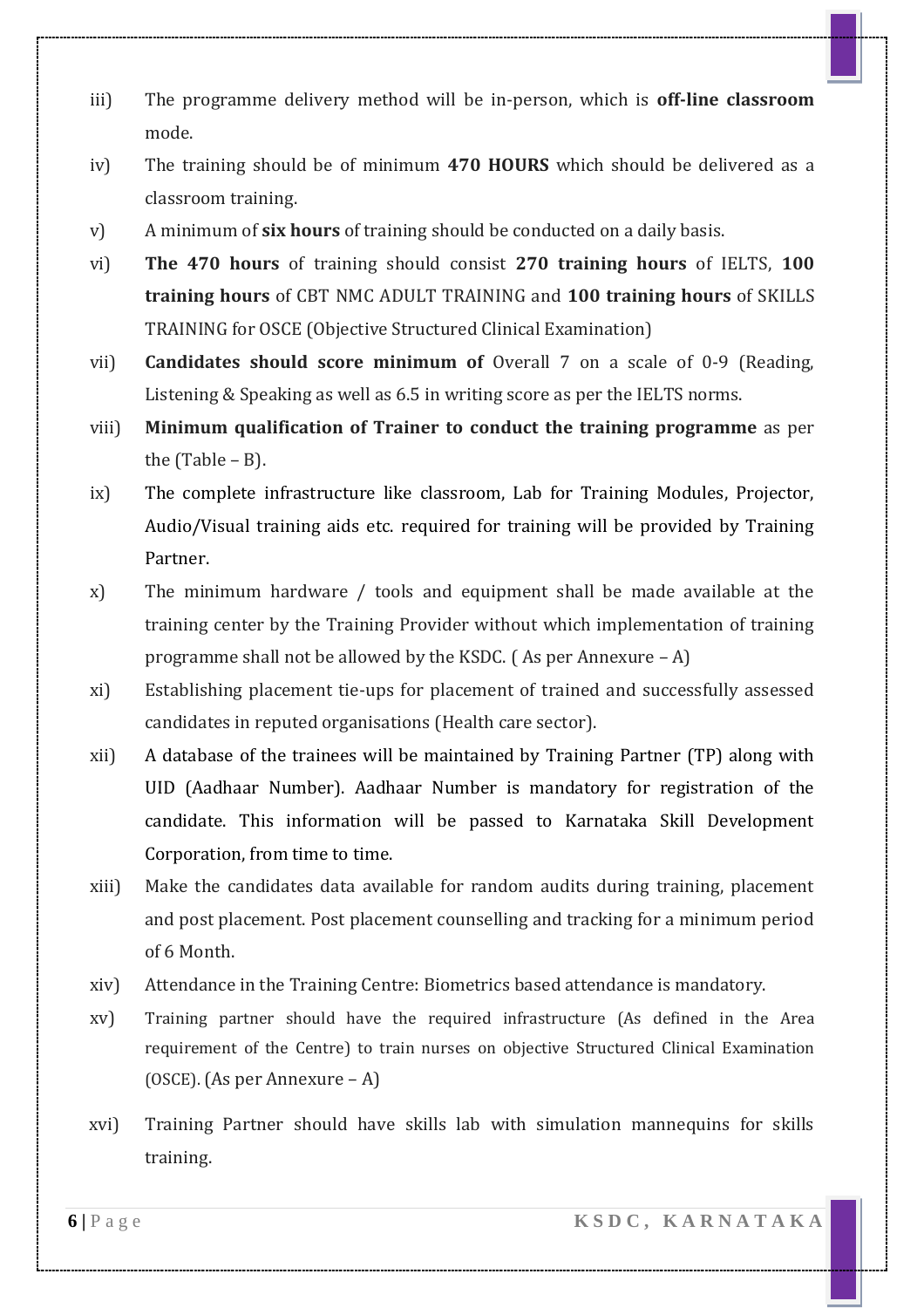#### **TABLE – A: (INFRASTRUCTURE REQUIREMENT):**

#### **SKILLS LAB REQUIREMENTS:**

- I. Skills lab would require a minimum of 2 bed spaces. **A minimum of 2 skills lab would be required to support a cohort of 60 students**. Skills lab inventory is detailed in a separate document.
- II. Computer labs the assessment for two of the modules is an invigilated computerbased training. A computer lab with 20 stations would be appropriate to support a cohort of 60 students
- III. Library facilities all modules have core reading lists. The NMC (Nursing and Midwifery Council) Test of Competence is based on skills detailed in the Royal Marsden Manual of Clinical Nursing Procedures. Access to hard copies of this publication would be required.
- IV. Classrooms a lecture theatre (Minimum capacity 30) and smaller break out rooms would support the delivery of lectures, tutorials and workshops. IT equipment would be required in each room – desktop PC, projector, wall screen/ smartboard.
- V. Changing area for students there is an expectation that students will adhere to NHS (Nursing and Midwifery Council) uniform policy. Lockers will also be required, as personal belongings should not be taken in to the skills lab.
- VI. Staff uniforms to be provided for teaching within the skills module.
- VII. Nursing Documentation detailed in skills lab inventory.
- VIII. Flip chart stands, paper, pens. (Disposal items)

#### **TABLE – B: (TRAINER QUALIFICATION):**

- I. All nurse trainers should have a master's degree in nursing with at least 5 years of teaching experience and a minimum one-year clinical experience.
- II. Nurse Trainers should be trained and qualified to train on Objective Structured Clinical Examination (OSCE).
- III. All nurse trainers should understand International nursing practices.
- IV. IELTS trainers should be qualified and certified by British Council with an overall work experience of 5 years as an English language trainer.
- V. IELTS trainer should have prior experience of the IELTS exam test format.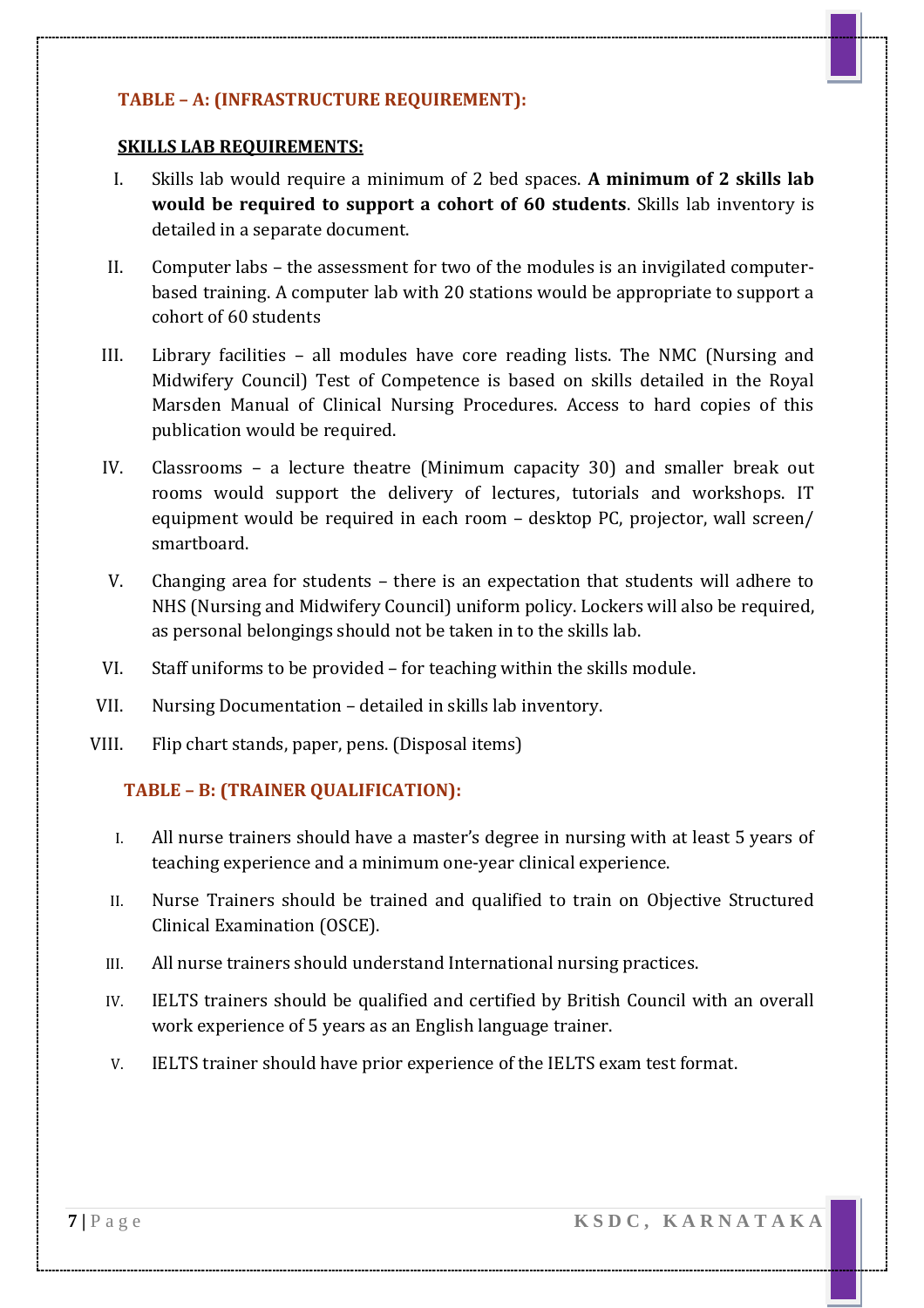## **7. ELIGIBILITY CRITERIA :**

The firms/organisations will be evaluated firstly on the basis of documents submitted as per the qualification criteria. Assessments will be made to ascertain as to whether the conditions as per the Evaluation Criteria have been fulfilled.

Responses submitted by the agency which do not fulfil all the mandatory conditions as per eligibility criteria, will be summarily be rejected. Interested organisations are required to submit their EoI proposal, which must incorporate the following:

| S <sub>1</sub><br>No. | <b>Criteria</b>                                                                                                                              | <b>Unit</b>                                                                                    | <b>Minimum</b><br>requirement  | <b>Prerequisite</b> |
|-----------------------|----------------------------------------------------------------------------------------------------------------------------------------------|------------------------------------------------------------------------------------------------|--------------------------------|---------------------|
| $\mathbf{1}$          | Organization incorporation Date                                                                                                              |                                                                                                | On or before 1st<br>April 2020 | Mandatory           |
| $\overline{2}$        | Organization's presence in Karnataka<br>(Registered Office / Branch Office / Self-<br>Owned Operational Training Centre)*                    | Existence of<br>Registered<br>Office /<br>Self-Owned<br>Operational<br><b>Training Centre)</b> |                                | Mandatory           |
| 3                     | No. of trained Nurses in related sector<br>(on IELTS, CBT & OSCE) Financial<br>Years: 2018-19, 2019-20, 2020-21*                             | No. of Youth                                                                                   | 200                            | Mandatory           |
| 4                     | No. of Overseas Placement of Nurses<br>in related sector in Financial Years:<br>2018-19, 2019-20, 2020-21*                                   | No. of Youth                                                                                   | 200                            | Preferable          |
| 5                     | Cumulative revenue of the Organization<br>in Financial Years: 2018-19, 2019-20,<br>2020-21*                                                  | <b>INR Crore</b>                                                                               | $\overline{2}$                 | Mandatory           |
| 6                     | The Training Partner should be<br>partnered with a minimum of 10<br><b>Nursing colleges across Karnataka</b><br>state as a training partner. |                                                                                                |                                | Preferable          |
| $\overline{7}$        | The Training Partner should have<br><b>International university</b><br>collaborations or partnerships with<br><b>Chartered Bodies.</b>       |                                                                                                |                                | Preferable          |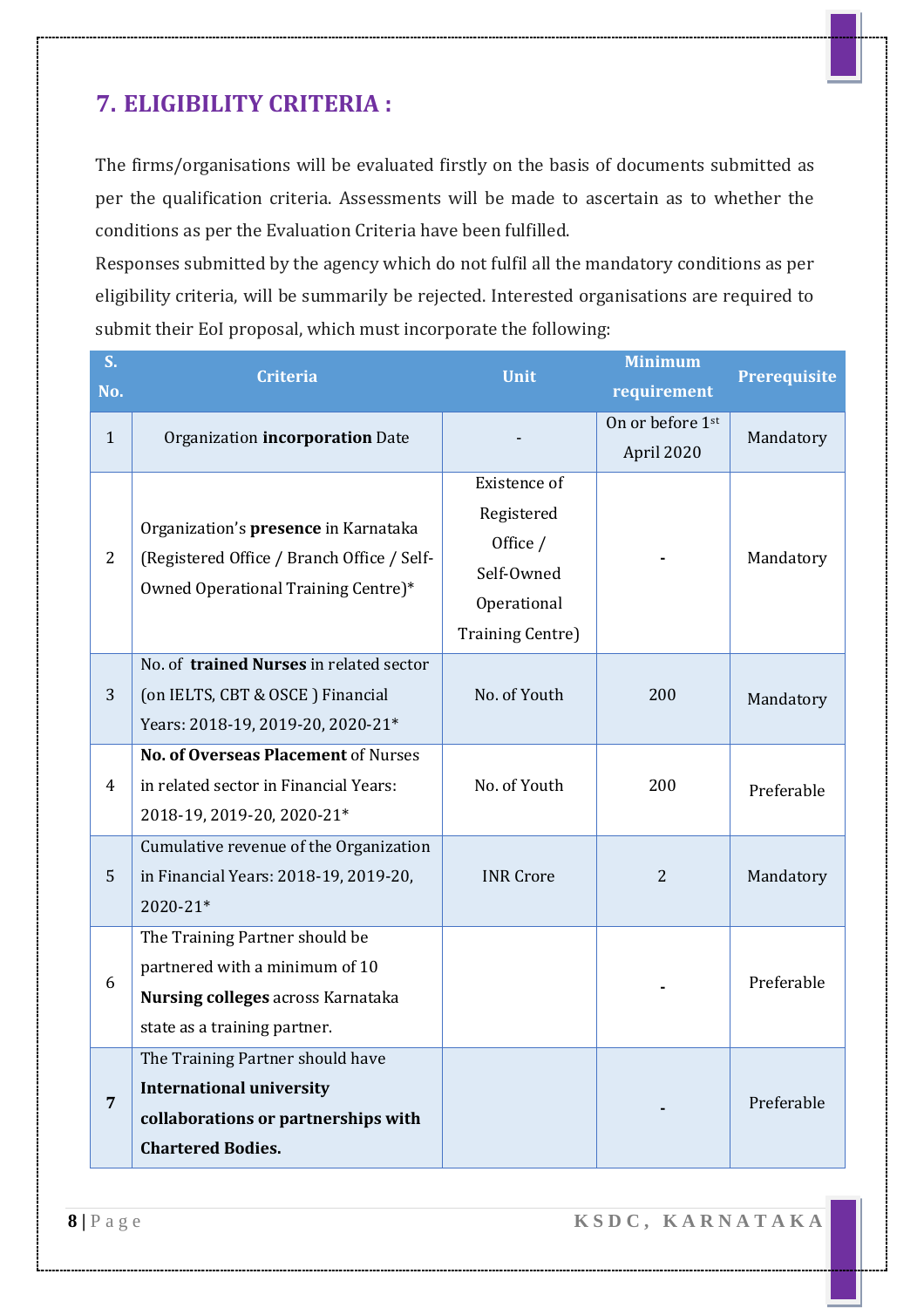|    | The Training Partner should have        |  |           |
|----|-----------------------------------------|--|-----------|
|    | partnered with at least a minimum of    |  |           |
|    | two Hospitals in the United Kingdom     |  |           |
| 8  | <b>UK</b> with placement commitment and |  | Mandatory |
|    | should demonstrate very good levels of  |  |           |
|    | understanding of NHS placement          |  |           |
|    | process.                                |  |           |
|    | The Training Partner should have been   |  |           |
| 9  | approved by <b>British council</b> as a |  | Mandatory |
|    | training partner.                       |  |           |
|    | The Training Partner should be an       |  |           |
|    | approved partner of Pearson VUE for     |  |           |
| 10 | conducting Computer Based Training      |  | Mandatory |
|    | $(CBT)$ .                               |  |           |
|    |                                         |  |           |

# **8. CRITERIA FOR TECHNICAL EVALUATION**

The evaluation matrix along with the maximum marks that can be scored is given below:

| S.             | <b>Details</b>                                                                                                                                                                                                                 | <b>Basic of Evaluation</b>                                                             | <b>Maximum</b> |
|----------------|--------------------------------------------------------------------------------------------------------------------------------------------------------------------------------------------------------------------------------|----------------------------------------------------------------------------------------|----------------|
| No.            |                                                                                                                                                                                                                                |                                                                                        | <b>Marks</b>   |
| $\mathbf{1}$   | Turnover of the bidder on an average in Indian<br>Rupees in the last 3 Financial Years: (FY - 2018-<br>19, 2019-20, 2020-21)                                                                                                   | $>2$ Crore and $\leq$ 3<br>$Core = 15$ Marks<br>$>3$ Crore and $\leq 5$<br>$Core = 20$ | 20             |
| $\mathbf{2}$   | The Training Partner should have been approved<br>by British council as a training partner.<br>*Proof of the document need to be enclose.                                                                                      | No Proof = $0$ Mark                                                                    | 10             |
| 3              | The Partner should have collaborated with at<br>least a minimum of two Hospitals in the United<br>Kingdom (UK) with placement commitment<br>and should demonstrate very good levels of<br>understanding NHS placement process. | $>= 2$ Hospital $-20$<br>mark                                                          | 20             |
| $\overline{4}$ | The Bidder should have excellent quality of<br>infrastructure at the centre (Skills Lab as per -<br>Annexure $-A$ )                                                                                                            | No $Proof = 0$ Mark                                                                    | 10             |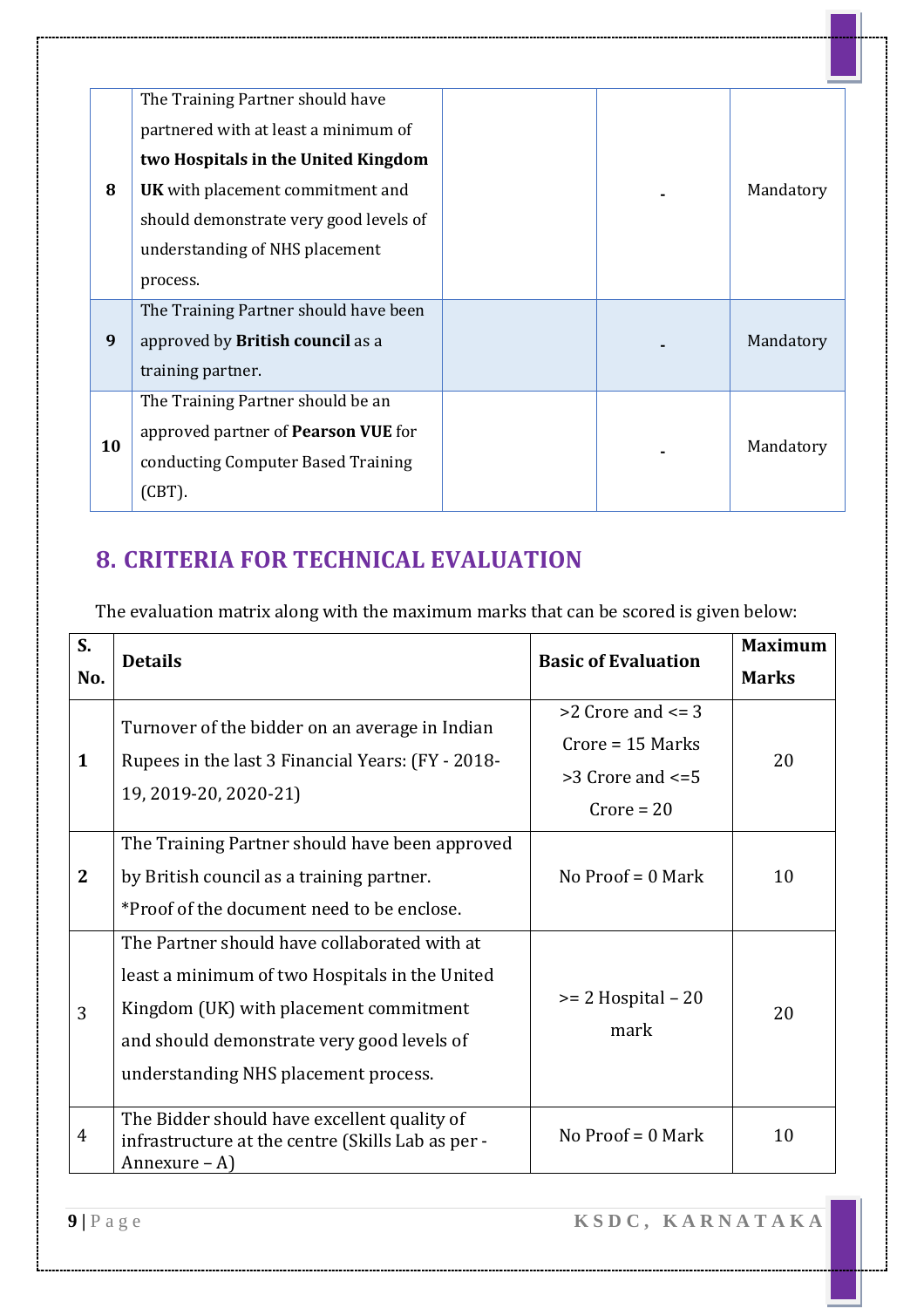|   | *Proof of the document need to be enclose with      |                     |    |
|---|-----------------------------------------------------|---------------------|----|
|   | clear photos of the lab.                            |                     |    |
|   | PIA Should have trained at least 200 nurses on      |                     |    |
|   | IELTS, CBT & OSCE: (FY - 2018-19, 2019-20,          |                     |    |
| 5 | 2020-21) *Proof of the document need to be          | $>= 200 = 20$ Marks | 20 |
|   | enclose                                             |                     |    |
|   |                                                     |                     |    |
| 6 | Qualification and Relevant experience of key staff. | $>= 5$              | 10 |
|   | $(As per Table - B)$                                |                     |    |
|   | The applicant should have a detailed proposal for   |                     |    |
|   | executing the training program (Approach,           |                     |    |
| 7 | Methodology of execution & project work plan for    |                     | 10 |
|   | executing the assignment Proposed value             |                     |    |
|   | additions to the project, and innovations in        |                     |    |
|   | approach for execution)                             |                     |    |

### **PIA (Project Implementing Agency/ Training Partner) must score a minimum of 70 marks to qualify the technical evaluation.**

The shortlisted bidders will be required to make a presentation as required for the evaluation. All offers received in response to this EOI will be thoroughly scrutinized based on the information and documents provided by concerned agency. An Screening Committee constituted for this purpose will review the proposal. KSDC reserves all rights for final selection of Training Partner (TP) and allocation of target.

#### **9. BID REJECTION CRITERIA:**

- I. Bids shall be categorically rejected if the bids received after Tender closing date and time.
- II. Bidder's failure to submit sufficient or complete details for evaluation of the bids within the given period.
- III. Bids with technical requirements and / or terms not acceptable to KSDC.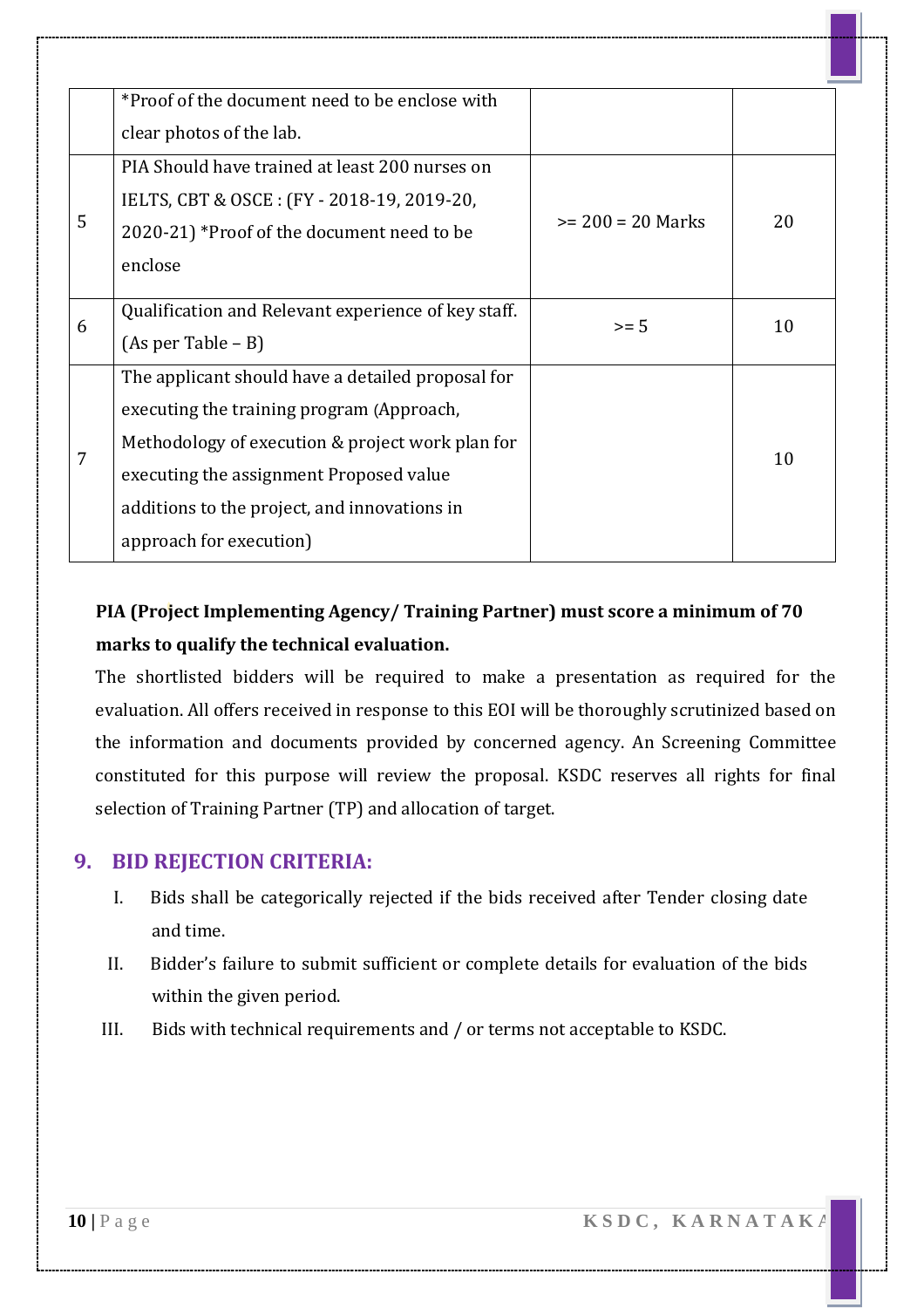#### **10. FUNDING PATTERN TO TRAINING PARTNER :**

KSDC has adopted common norms, notified by Government order SDEL 72 DEL 2021 date: 05-07-2021 notification and below mentioned costs shall be reimbursed to the Training Partner as per defined payment milestones : -

The Payment will be done as per the achievement of output parameters. The payment terms and conditions are subject to change, if deemed necessary by KSDC at any stage.

- 1. Training Costs
- 2. Exam Fee ( IELTS)

KSDC will provide the per candidates cost for the following activity to the Training Partner (TP):

| SL.<br>N <sub>O</sub> | <b>PROCESS COST HEADS</b>                                                            | <b>IELTS</b>                        |
|-----------------------|--------------------------------------------------------------------------------------|-------------------------------------|
|                       | Phase $-1$                                                                           | <b>Cost Per</b><br><b>Candidate</b> |
| 1                     | <b>Programme Training cost</b><br>(470 Hrs. of training includes - IELTS, CBT, OSCE) | 25,000.00                           |
| 2                     | <b>IELTS Exam Fee (Band 7)</b>                                                       | 14,700.00                           |
|                       | Phase $-2$                                                                           |                                     |
| 3                     | <b>NMC stage 1 - Application</b>                                                     | 14,500.00                           |
| 4                     | <b>KNC International Verification Cost</b>                                           | 2,000.00                            |
| 5                     | <b>CBT Exam Fee</b>                                                                  | 8,600.00                            |
| 6                     | <b>NMC</b> stage 2 Application                                                       | 15,812.00                           |
| 7                     | <b>Police Clearance Certificate</b>                                                  | 500.00                              |
| 8                     | TB Test (X-ray)                                                                      | 2,500.00                            |
| 9                     | Visa consulate - Visa Documentation verification                                     | 1,000.00                            |
|                       | Total                                                                                | 84,612.00                           |

| mı<br>а | ρ |  |  |
|---------|---|--|--|
|         |   |  |  |

**\*IELTS Exam fee in phase -1 and Phase -2 costs will be borne by KSDC as mentioned in the above (Table – C)**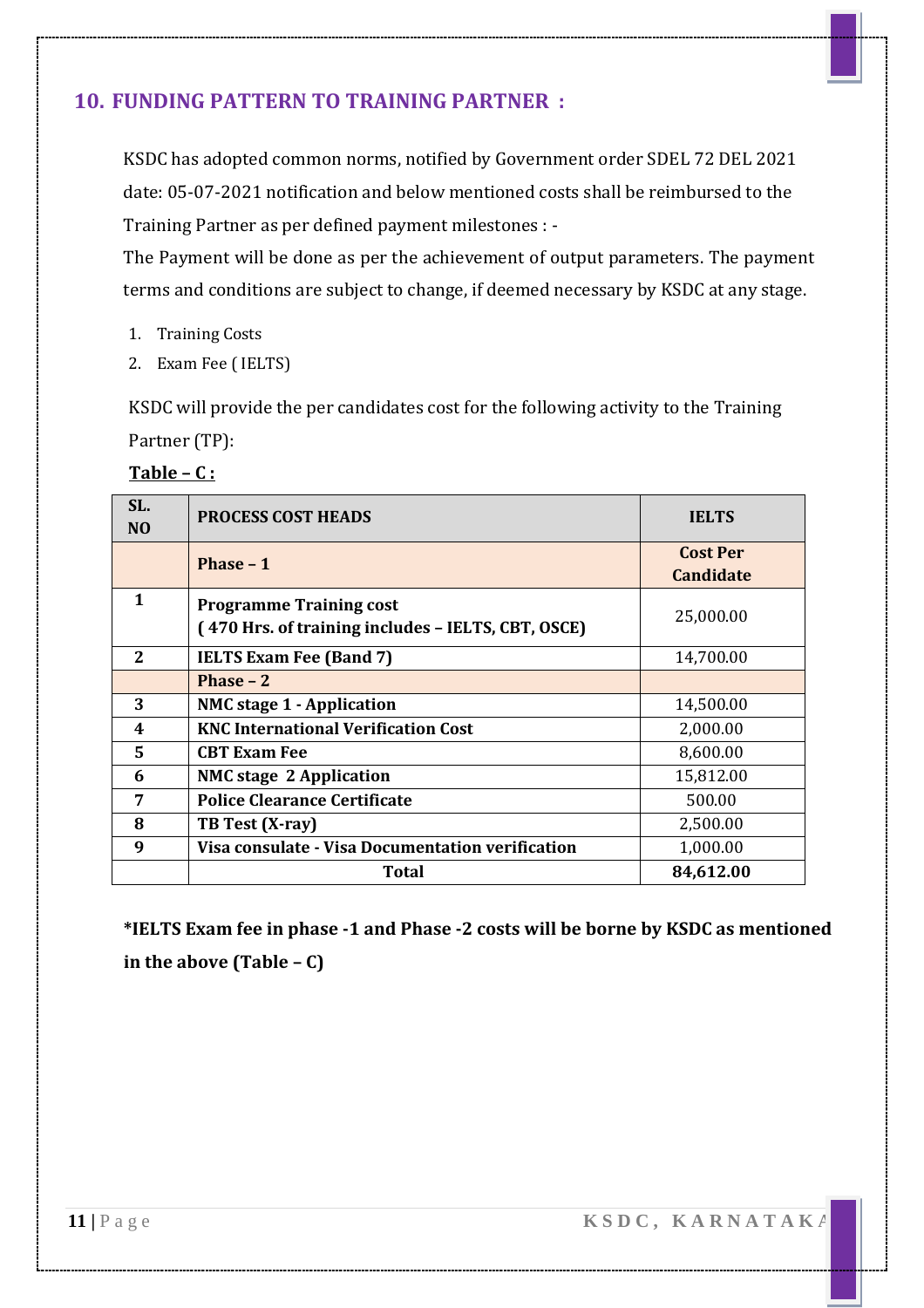#### **11. SCHEDULE OF PAYMENT:**

| <b>Payment</b><br><b>Milestone</b> | Detail / Output parameters                                                                               | % of total cost                                                                           |
|------------------------------------|----------------------------------------------------------------------------------------------------------|-------------------------------------------------------------------------------------------|
| <b>Tranche 1</b>                   | Phase 1 - 30 % Completion of<br>training                                                                 | <b>30%</b> amount of the training cost as<br>mentioned in above (Table - C, Phase<br>$-1$ |
| <b>Tranche 2</b>                   | Phase 1- Completion of training<br>& certification of IELTS                                              | <b>30%</b> amount of the training cost as<br>mentioned in above (Table - C, Phase<br>$-1$ |
| <b>Tranche 3</b>                   | On placement of 70 %<br>successfully trained candidates<br>and their deployment at NHS /<br>UK hospitals | 40% amount of the training cost as<br>mentioned in above (Table - C, Phase<br>$-1$        |

### **Note: All documents submitted in response to the EoI should be signed and sealed by Authorized representative and signatory on company's letter-head.**

In case the agency does not submit any of the aforesaid supporting documents (as specified ONLY), the related data provided in the proposal will not be considered for the concerned parameters. In such cases, the related data will be considered as '0' ('zero' in case of numeric data) and/or 'Negative' (in case of factual data)

- 1. For consideration of your proposal, please share the information as directed below in point number: A and B **(Both are MANDATORY)**:
	- A. Soft copies of the aforesaid documents are to be submitted to: Email **imcktraining@kaushalkar.com** The subject line of the e-mail should be: "Response to EoI.: "EXPRESSION OF INTEREST (EOI) FOR EMPANELMENT OF TRAINING PARTNERS TO CONDUCT NURSE UP-SKILLS TRAINING ON (IELTS) WITH INTERNATIONAL PLACEMENT COMMITMENT" Dated 23rd July 2021."

### KINDLY INTIMATE US YOUR WILLINGNESS TO PARTICIPATE IN THE PROJECT OVER E-MAIL BY 29th July 2021 BY 16:00 HRS (4:00 PM).

B. Interested Training Partners would be also required to assemble a Spiral Bound Book with copies of the aforesaid documents (signed and stamped on all pages) and would send it to the below address: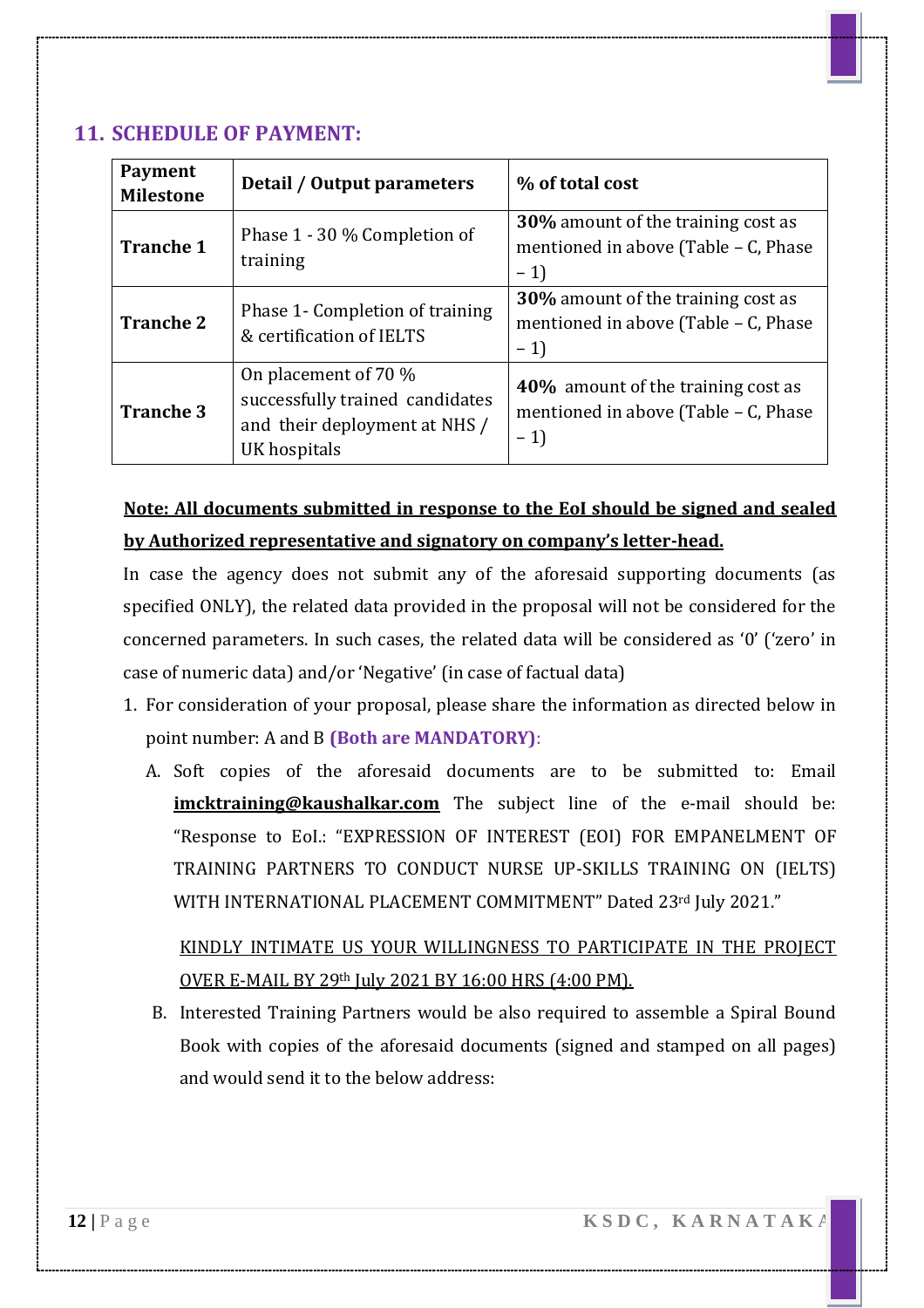**To,**

**The Managing Director, Karnataka Skill Development Corporation 3rd Floor, Kaushalya Bhawan, Near Dairy Circle, Bannerghatta Road Bangalore – 560029**

The Envelope should contain the heading as: "EXPRESSION OF INTEREST (EOI) FOR EMPANELMENT OF TRAINING PARTNERS TO CONDUCT NURSE UP-SKILLS TRAINING ON (IELTS) WITH INTERNATIONAL PLACEMENT COMMITMENT" **and should reach KSDC office latest by 3rd August 2020 by 17:00 HRS (5:00 PM)**.

**NOTE: NO EOIs SHALL BE ENTERTAINED POST THE END DATE AND TIME AS SPECIFIED ABOVE**

#### **12. OTHER SPECIAL CONDITIONS**

- I. KSDC reserves the right to accept or reject the tender without assigning any reason.
- II. The Training Partner shall maintain absolute secrecy and confidentiality about the work of KSDC entrusted to them.

Sd/-

Managing Director,

Karnataka Skill Development Corporation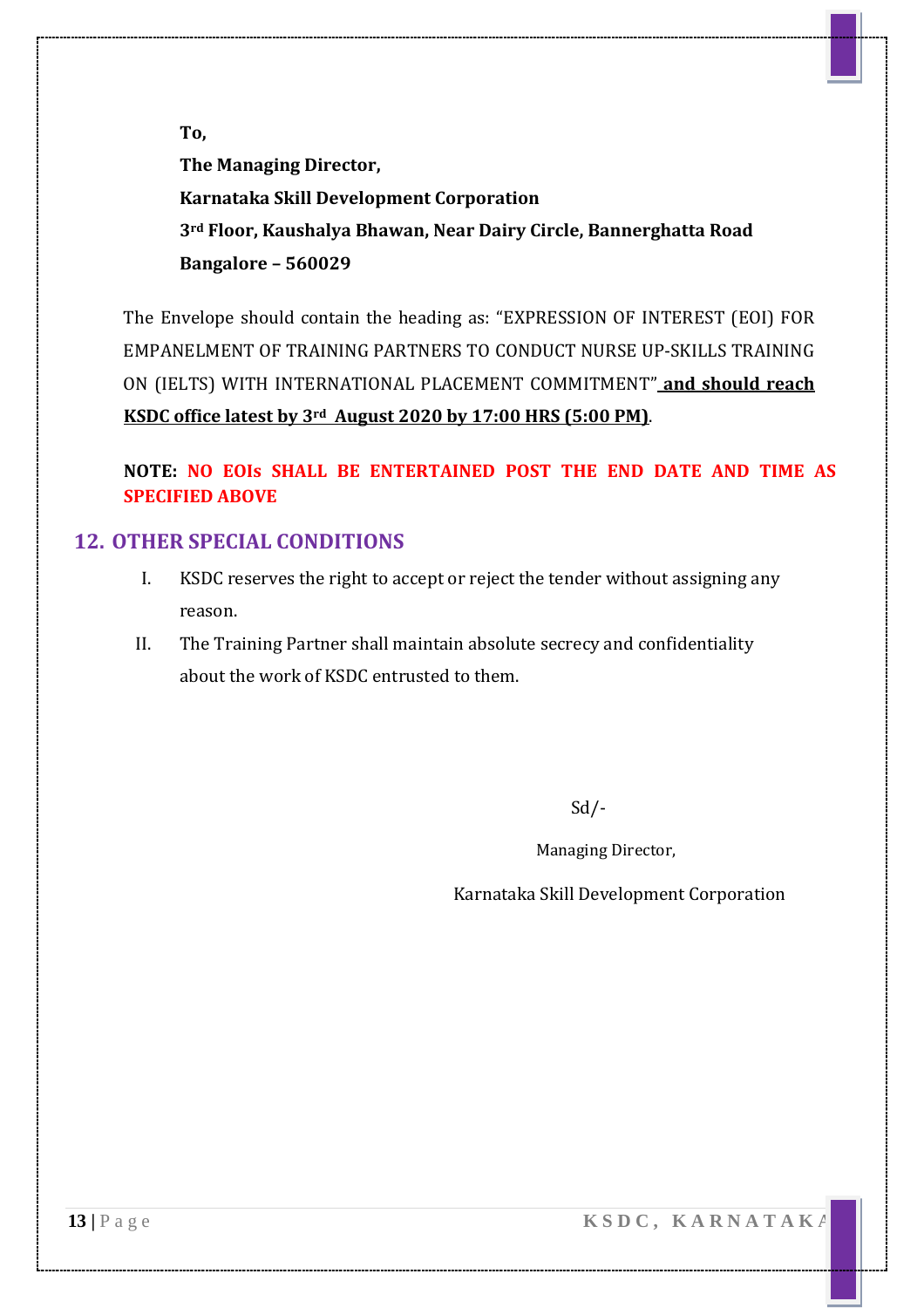### **Annexure – A**

#### **AREA REQUIREMENT OF THE CENTRE:**

| Type                                   | No's           |
|----------------------------------------|----------------|
| Class rooms with Seating Capacity each |                |
| (Minimum 30 students)                  | 6              |
| Lab (minimum of 900 Sqft.)             | $\overline{2}$ |
| Reception Area                         | 1              |
| Office Space (For trainers & Staff)    | $\mathbf{1}$   |
| Placement & Counselling Cell           | $\overline{2}$ |
| Library                                | 1              |
| Computer Lab (Minimum of 15 computers) | $\mathbf{1}$   |
| <b>Washrooms Female</b>                | $\overline{2}$ |
| <b>Washrooms Male</b>                  | $\overline{2}$ |
| <b>Store Room</b>                      | $\mathbf{1}$   |
| Generator - Backup                     | $\mathbf{1}$   |
| <b>Total Minimum Area requirement</b>  | 10,000 Sqft.   |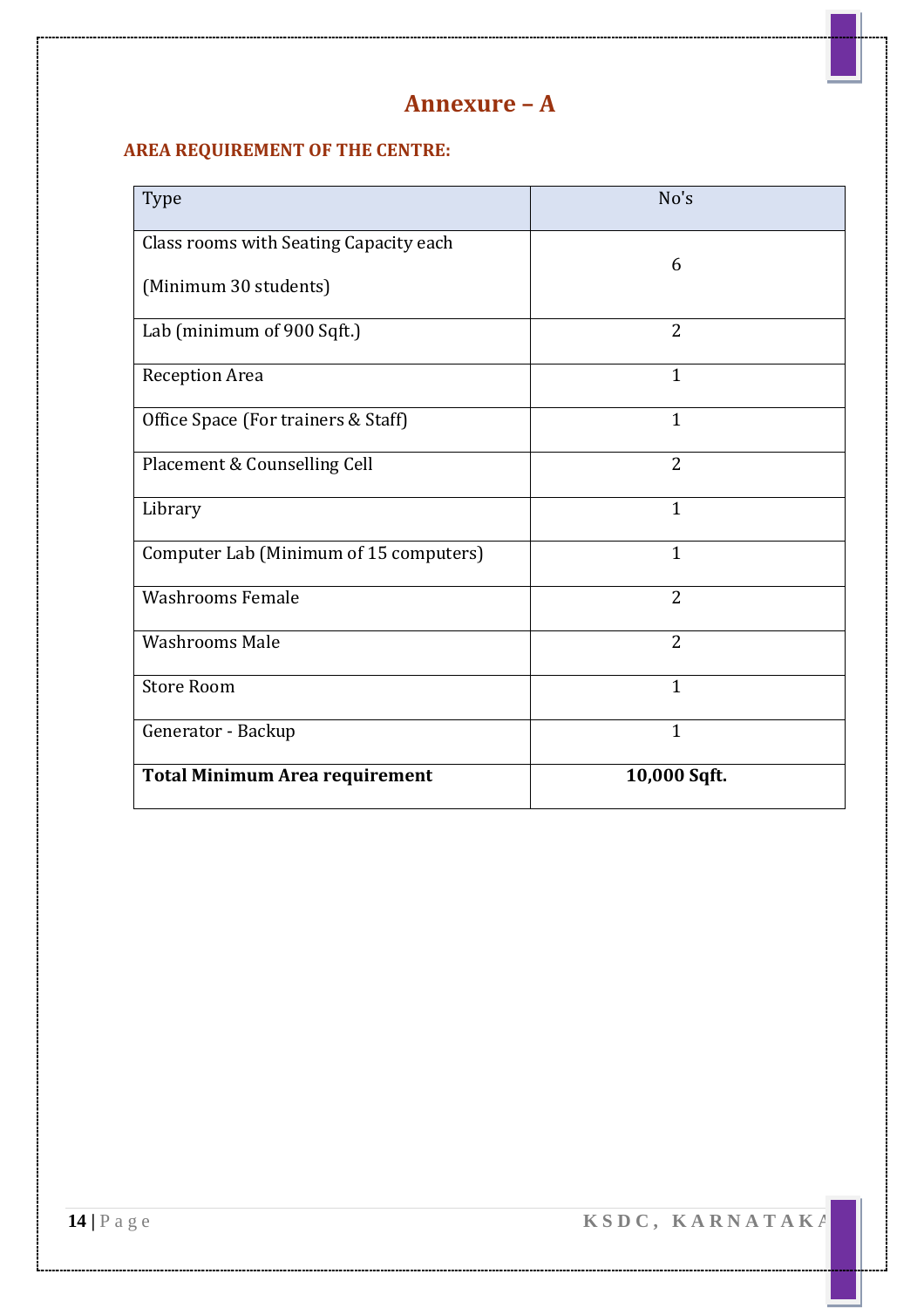### **ANNEXURE – B**

### **SKILLS LAB REQUIRED WITH THE INVENTORY (FOR 60 STUDENTS MINIMUM)**

| Sl. No         | <b>Section</b>      | <b>Material</b>                                        | <b>Nos</b><br>(Set) |
|----------------|---------------------|--------------------------------------------------------|---------------------|
| $\mathbf{1}$   | Hand Hygiene        | with<br>extended<br>Sink<br>handle taps.               | 2                   |
| 2              | Hand Hygiene        | Soap Dispenser                                         | $\overline{2}$      |
| 3              | Hand Hygiene        | Soap                                                   | 6                   |
| $\overline{4}$ | Hand Hygiene        | <b>Hand Towels</b>                                     | 40                  |
| 5              | Hand Hygiene        | <b>Towel Dispenser</b>                                 | 10                  |
| 6              | Hand Hygiene        | Dual Waste Bins PEDAL                                  | $\overline{2}$      |
| 7              | Hand Hygiene        | Alcohol Gel                                            | 6                   |
| 8              | <b>Hand Hygiene</b> | Hand hygiene instruction<br>leaflet (place above sink) | $\mathbf{1}$        |
| 9              | Safe Environment    | <b>Sharps Bins</b>                                     | 3                   |
| 10             | Safe Environment    | <b>Bed rails</b>                                       | $\overline{4}$      |
| 11             | Safe Environment    | Glove dispenser                                        | $\mathbf{1}$        |
| 12             | Safe Environment    | Aprons                                                 | 300                 |
| 13             | Safe Environment    | <b>Gloves BOXES</b>                                    | 10                  |
| 14             | Safe Environment    | <b>Bed curtains</b>                                    | $\overline{4}$      |
| 15             | Safe Environment    | Azo Wipes                                              | 6                   |
| 16             | Safe Environment    | Clinical waste bags                                    | 6                   |
| 17             | Safe Environment    | Incontinence pads (flat)                               | $\mathbf{1}$        |
| 18             | Safe Environment    | Clinical storage unit                                  | $\mathbf{1}$        |
| 19             | <b>Vital Signs</b>  | blood<br>Manual<br>pressure<br>meters                  | 12                  |
| 20             | <b>Vital Signs</b>  | Stethoscopes                                           | 12                  |
| 21             | <b>Vital Signs</b>  | Tympanic thermometers                                  | 6                   |
| 22             | <b>Vital Signs</b>  | Replacement ear probe<br>covers                        | 200                 |
| 23             | <b>Vital Signs</b>  | Pulse Oximetry                                         | 30                  |
| 24             | <b>Vital Signs</b>  | Dina Map Machine                                       | $\mathbf{1}$        |
| 25             | <b>Vital Signs</b>  | Glucometer                                             | $\mathbf{1}$        |
| 26             | <b>Vital Signs</b>  | Urinalysis strips                                      | $\mathbf{1}$        |
| 27             | <b>Vital Signs</b>  | <b>Specimen Containers</b>                             | $\mathbf{1}$        |
| 28             | <b>Vital Signs</b>  | Pen lights                                             | 3                   |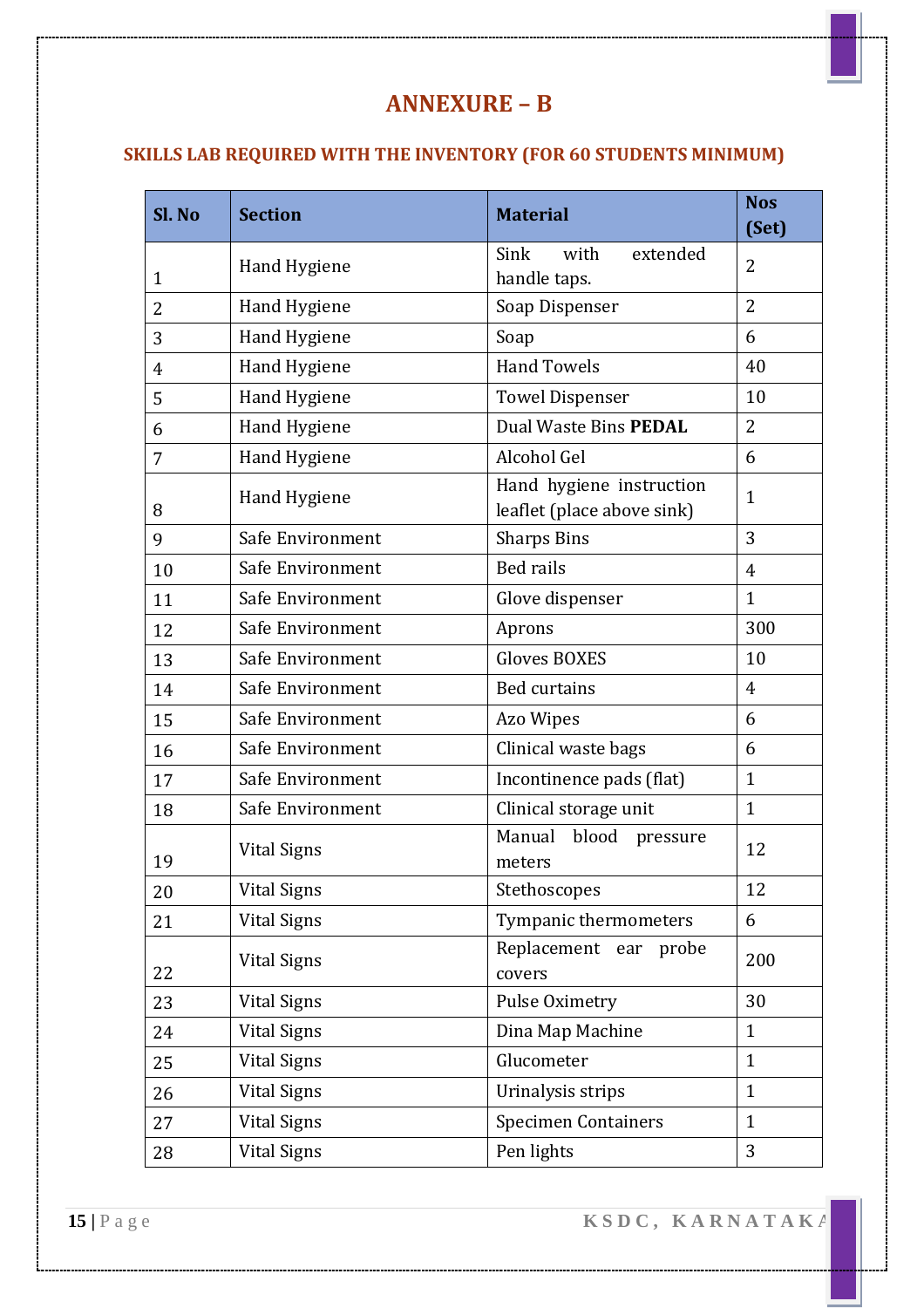| 29 | <b>Vital Signs</b>             | Tongue depressors                                       | $\mathbf{1}$   |
|----|--------------------------------|---------------------------------------------------------|----------------|
| 30 | <b>Medicine Administration</b> | Drug Trolley                                            | $\mathbf{1}$   |
| 31 | <b>Medicine Administration</b> | <b>Medicine Bottles</b>                                 | 25             |
| 32 | <b>Medicine Administration</b> | <b>Water for Injections</b>                             | 120            |
| 33 | <b>Medicine Administration</b> | Needles<br>21,23,25g<br>hypodermic<br>safety<br>needles | 120            |
| 34 | <b>Medicine Administration</b> | Insulin syringes/needles                                | 120            |
| 35 | <b>Medicine Administration</b> | Syringes - 1, 5, 10, 20,<br>50ml luer lock              | 120            |
| 36 | <b>Medicine Administration</b> | 1, 3, 5ml oral syringes                                 | 10             |
| 37 | <b>Medicine Administration</b> | Liquid medicine<br>pots<br>60ml                         | 100            |
| 38 | <b>Medicine Administration</b> | Insulin syringes                                        | 120            |
| 39 | <b>Medicine Administration</b> | Cannula - variety                                       | 6              |
| 40 | <b>Medicine Administration</b> | <b>IV Fluids</b>                                        | 60             |
| 41 | <b>Medicine Administration</b> | <b>Giving Sets</b>                                      | 60             |
| 42 | <b>Medicine Administration</b> | <b>MAR Charts</b>                                       | $\mathbf{1}$   |
| 43 | <b>Medicine Administration</b> | BNF's                                                   | $\mathbf{1}$   |
| 44 | <b>Medicine Administration</b> | Drip Stands                                             | $\mathbf{1}$   |
| 45 | <b>Medicine Administration</b> | <b>Alcohol swabs BOXES</b>                              | 10             |
| 46 | <b>Medicine Administration</b> | Injection trays with small<br>sharps boxes              | $\mathbf{1}$   |
| 47 | <b>Medicine Administration</b> | Spot plasters                                           | 120            |
| 48 | Patient                        | Mannequins                                              | $\overline{2}$ |
| 49 | <b>Patient</b>                 | Laerdal surgical<br>wound<br>care module                | 2              |
| 50 | <b>Patient</b>                 | Deltoid injection pack                                  | $\overline{2}$ |
| 51 | <b>Patient</b>                 | <b>ID Bands</b>                                         | $\mathbf{1}$   |
| 52 | <b>Patient</b>                 | <b>Red Allergy Bands</b>                                | $\overline{4}$ |
| 53 | <b>Patient</b>                 | Water Jug                                               | $\overline{4}$ |
| 54 | <b>Patient</b>                 | Disposable paper cups                                   | 200            |
| 55 | <b>Patient</b>                 | Glass                                                   | $\mathbf{1}$   |
| 56 | <b>Patient</b>                 | Fresh water                                             | $\mathbf{1}$   |
| 57 | <b>Patient</b>                 | Nightwear                                               | 2              |
| 58 | In-hospital Life Support       | In-hospital Resusci Anne                                | 2              |
| 59 | In-hospital Life Support       | Resus Trolley - stocked as<br>per resus guidelines      | $\mathbf{1}$   |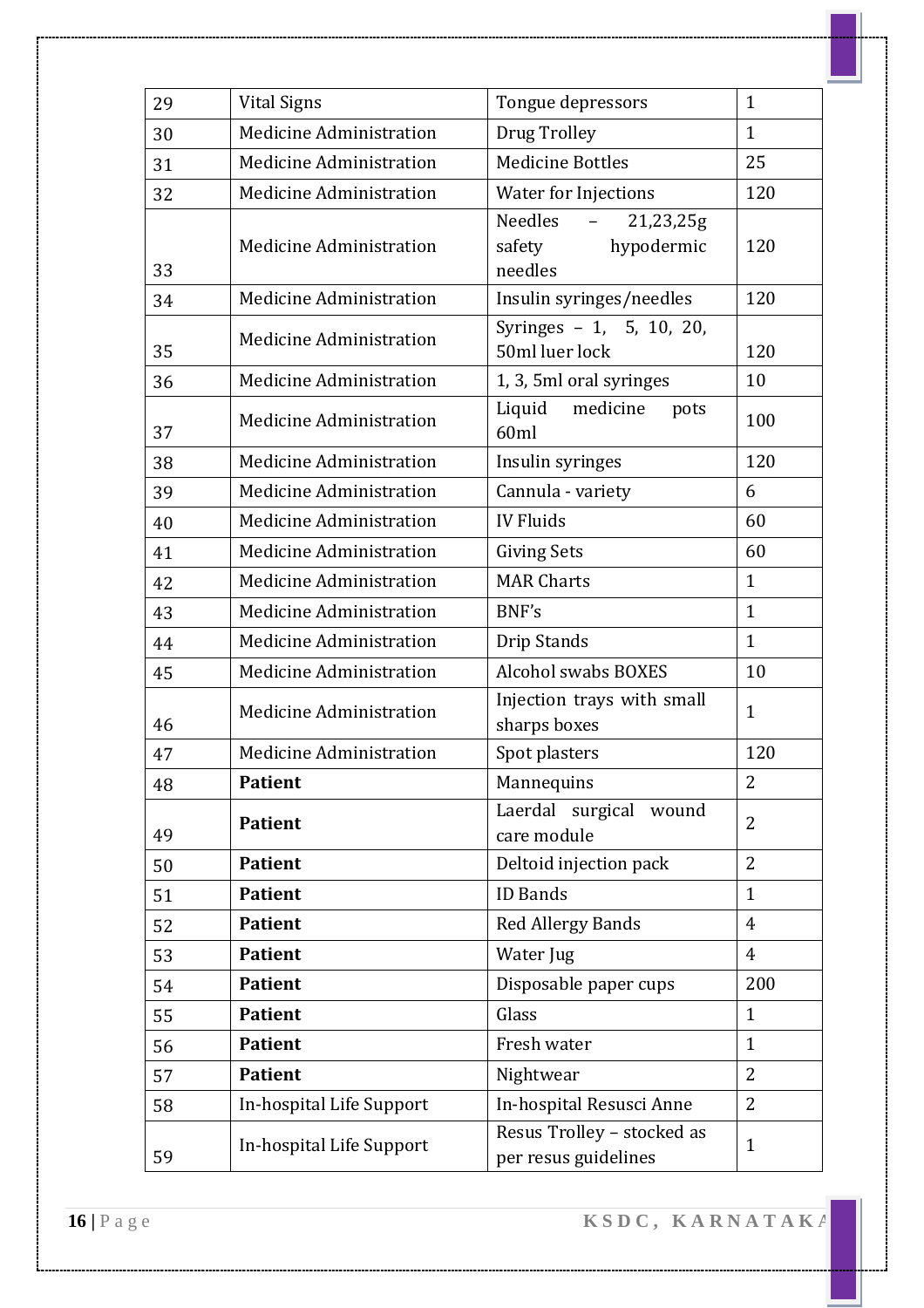|          | In-hospital Life Support | Automated Defib<br>(AED)                       | $\mathbf{1}$   |  |
|----------|--------------------------|------------------------------------------------|----------------|--|
| 60<br>61 | In-hospital Life Support | (Training)<br>Little Resus Mannequins          | 3              |  |
|          | In-hospital Life Support |                                                | 2              |  |
| 62       |                          | Ambu bag valve mask<br>Non rebreathe masks and |                |  |
| 63       | In-hospital Life Support | tubing                                         | $\overline{2}$ |  |
|          |                          | Selection<br>of                                |                |  |
| 64       | In-hospital Life Support | oropharyngeal airways                          | 6              |  |
| 65       | In-hospital Life Support | Pocket masks                                   | 2              |  |
| 66       | Documentation            | Assessment/<br>admission<br>booklet            | $\mathbf{1}$   |  |
| 67       | Documentation            | Medicine<br>administration<br>charts           | 120            |  |
| 68       | Documentation            | <b>NEWS Charts</b>                             | 120            |  |
| 69       | Documentation            | <b>GCS Charts</b>                              | 120            |  |
| 70       | Documentation            | <b>Pain Assessment Tools</b>                   | 120            |  |
| 71       | Documentation            | <b>Risk Assessments</b>                        | 120            |  |
| 72       | Documentation            | <b>Fluid Charts</b>                            | 120            |  |
| 73       | Documentation            | <b>NBM Signs</b>                               | $\mathbf{1}$   |  |
| 74       | Aseptic Technique        | <b>Dressing Packs</b>                          | 120            |  |
| 75       | Aseptic Technique        | <b>Sterile Gloves boxes</b>                    | 10             |  |
| 76       | Aseptic Technique        | <b>Surgical wound Dressings</b>                | 120            |  |
| 77       | Aseptic Technique        | Micropore Tape                                 | $\overline{4}$ |  |
| 78       | Aseptic Technique        | Injection/Dressing trolley                     | 2              |  |
| 79       | Aseptic Technique        | Suture removal packs                           | 60             |  |
| 80       | Aseptic Technique        | Trolleys                                       | 3              |  |
| 81       | Aseptic Technique        | Normal saline                                  | 120            |  |
| 82       | Aseptic Technique        | Catheters                                      | 60             |  |
| 83       | Aseptic Technique        | Drainage Bags                                  | $\overline{2}$ |  |
| 84       | Aseptic Technique        | Catheterisation<br>mannequin                   |                |  |
| 85       | Aseptic Technique        | Catheter stands                                | $\overline{2}$ |  |
| 86       | Aseptic Technique        | <b>Gauze Boxes</b>                             | 8              |  |
| 87       | <b>Bed Space</b>         | with<br>Electric<br>beds<br>controller         | $\overline{2}$ |  |
| 88       | <b>Bed Space</b>         | Mattress                                       | $\overline{2}$ |  |
| 89       | <b>Bed Space</b>         | Screens                                        | $\mathbf{1}$   |  |
| 90       | <b>Bed Space</b>         | <b>Bed Table</b>                               | $\overline{2}$ |  |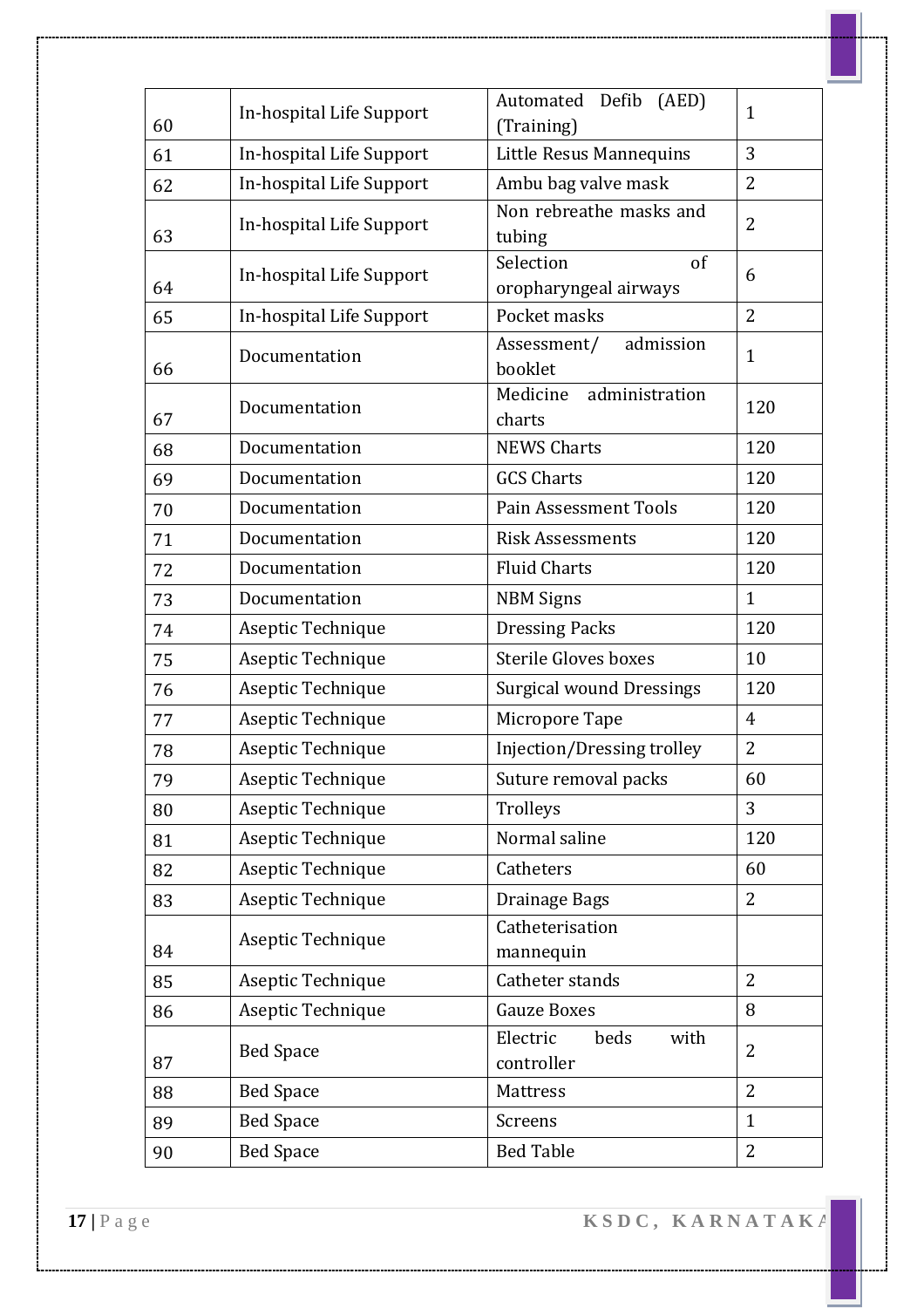| 91  | <b>Bed Space</b>                   | Locker                                    | $\overline{2}$ |
|-----|------------------------------------|-------------------------------------------|----------------|
| 92  | <b>Bed Space</b>                   | Patient information board<br>(behind bed) | $\overline{2}$ |
| 93  | <b>Bed Space</b>                   | Uniforms - teaching staff                 | 6              |
| 94  | <b>Bed Space</b>                   | Bedding                                   | $\overline{2}$ |
| 95  | <b>Bed Space</b>                   | Pillows and covers                        | $\overline{2}$ |
| 96  | <b>Bed Space</b>                   | <b>Blankets</b>                           | $\overline{2}$ |
| 97  | <b>Bed Space</b>                   | Oxygen and suction points                 | $\mathbf{1}$   |
| 98  | <b>Bed Space</b>                   | Call bell                                 | $\overline{2}$ |
| 99  | <b>Bed Space</b>                   | Patient chair                             | $\overline{2}$ |
| 100 | <b>Breathless Patient Scenario</b> | Variety of venture oxygen<br>masks        | $\overline{4}$ |
| 101 | <b>Breathless Patient Scenario</b> | Nebuliser Masks                           | $\mathbf{1}$   |
| 102 | <b>Breathless Patient Scenario</b> | Nebuliser                                 | $\mathbf{1}$   |
| 103 | <b>Breathless Patient Scenario</b> | Spacer                                    | $\mathbf{1}$   |
| 104 | <b>Breathless Patient Scenario</b> | <b>Inhalers</b>                           | $\mathbf{1}$   |
| 105 | <b>Breathless Patient Scenario</b> | <b>Peak Flow Meter</b>                    | $\overline{2}$ |
| 106 | <b>Breathless Patient Scenario</b> | Mouthpieces                               | 120            |
| 107 | Post-op care scenario              | Selection of wound suture<br>pads         | 12             |
| 108 | Post-op care scenario              | <b>Sutures</b>                            | 60             |
| 109 | Post-op care scenario              | Nasogastric Tubes                         | 10             |
| 110 | Post-op care scenario              | Disposable Forceps                        | 60             |
| 111 | Office desk and chair              |                                           | 6              |
| 112 | Office chair                       |                                           | 6              |
| 113 | Seating for students               |                                           | 120            |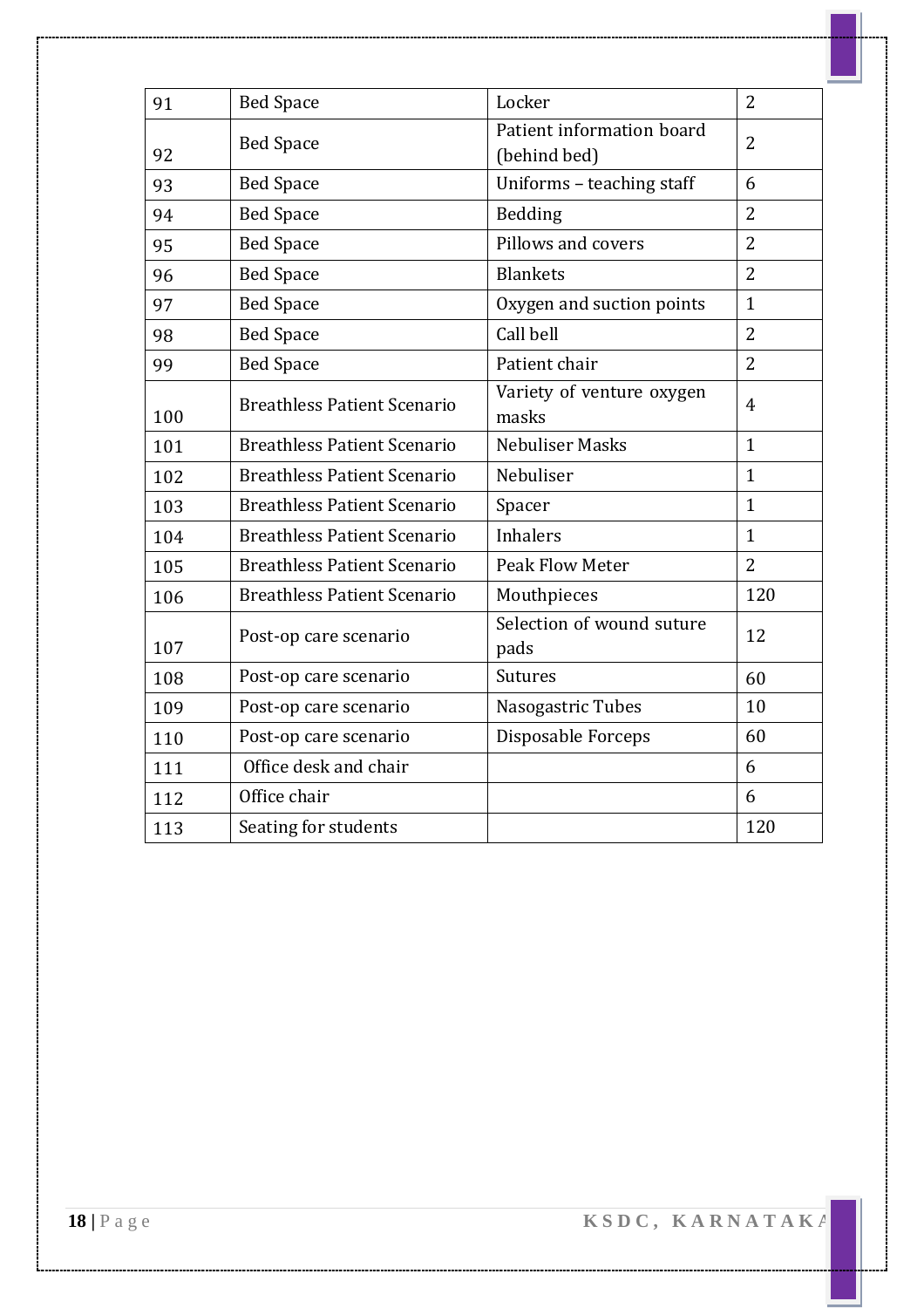#### **COVER LETTER**

(On the letterhead of the Training Partner)

Dated:

To Managing Director Karnataka Skill Development Corporation 3rd Floor, Kaushalya Bhawan Near Dairy Circle, Bannerghatta Road Bangalore – 560029

### Sub: Response to EoI ) FOR EMPANELMENT OF TRAINING PARTNERS TO CONDUCT NURSE UP-SKILLS TRAINING ON (IELTS) WITH INTERNATIONAL PLACEMENT COMMITMENT

Ref: EoI.: Dated :

#### Dear Sir/Ma'am,

- 1. With reference to the EoI document dated ………….. we, have examined the EoI document and understood its contents and hereby submit our application for the aforesaid Project. The application is unconditional.
- 2. We acknowledge that for evaluation of proposal the information provided in the application and the documents accompanying the application for selection will be relied upon, and we certify that all information provided herein is true and correct; nothing has been omitted which renders such information misleading; and all documents accompanying the application are true copies of their respective originals.
- 3. We shall make available any additional information if found necessary or required to supplement or authenticate the application.
- 4. We acknowledge that the Evaluation committee has complete right to reject our application without assigning any reason.
- 5. We declare that:
	- a) We do not have any conflict of interest in accordance with this document
	- b) We have not directly or indirectly or through an agent engaged or indulged in any corrupt practice, fraudulent practice, coercive practice, undesirable practice or restrictive practice, in respect of any tender or request for qualification issued by or any agreement entered with the Authority or any other public-sector enterprise or any Government, Central or State; and
- 6. We understand that you may cancel the process at any time and that you are neither bound to accept any application that you may receive nor to invite the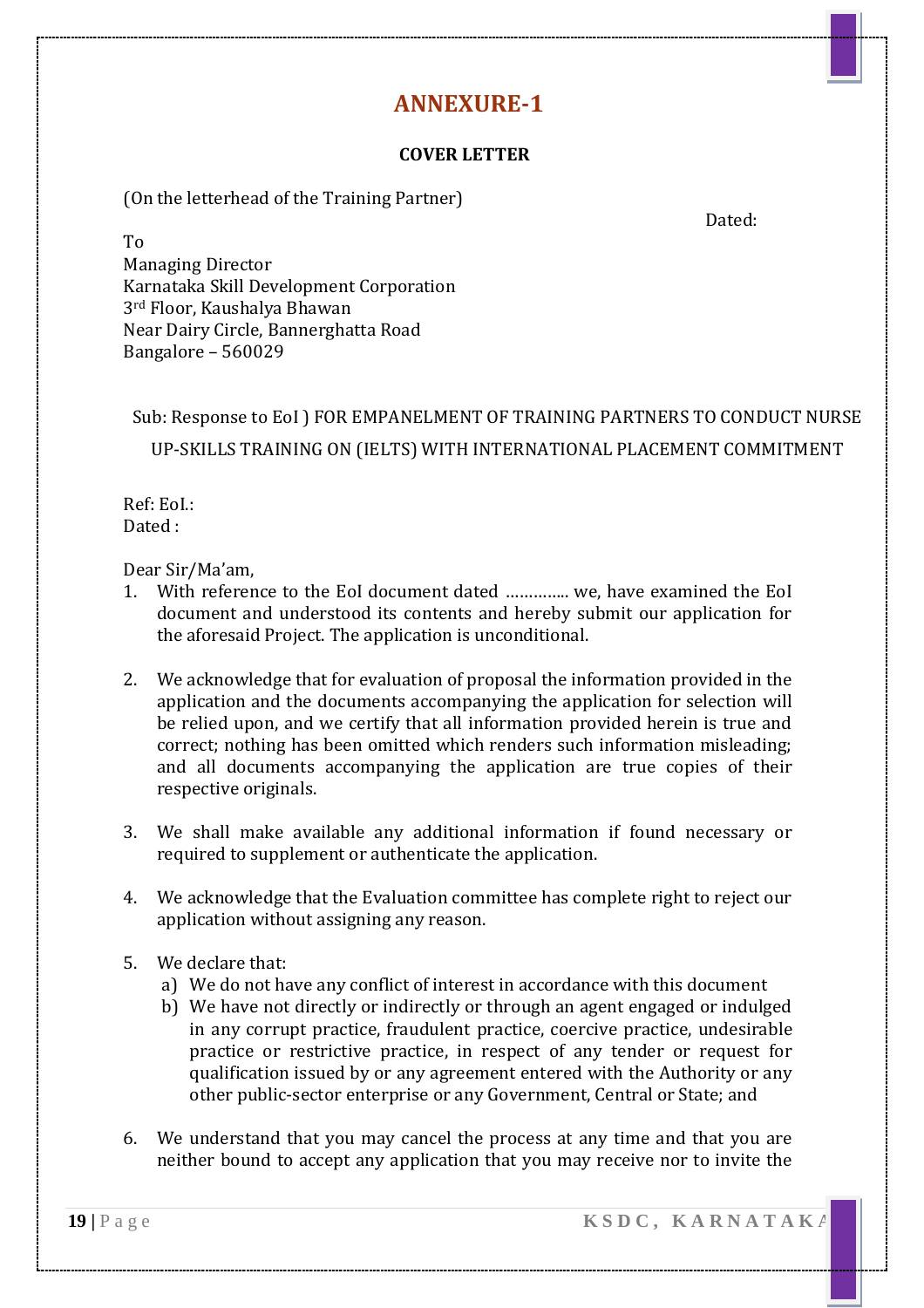applicants to apply for the Project, without incurring any liability to the applicants.

- 7. We undertake that in case of any change in facts or circumstances during the application process, we are attracted by the provisions of disqualification in terms of this EoI and shall intimate the Authority of the same immediately.
- 8. We acknowledge that <<fill: name of Training Partner Organization>>, being a <<fill: company/trust/ partnership firm/society>> is qualified based on Qualification required as per the EoI.
- 9. We hereby irrevocably waive any right which we may have at any stage of law or howsoever otherwise arising to challenge or question any decision taken by the Evaluation Committee for evaluation of proposal in connection with the selection of the applicant, or in connection with the selection/ application process itself, in respect of the above-mentioned Project and the terms and implementation thereof.
- 10. We agree and understand that the selection is subject to the provisions of the application documents. In no case, we shall have any claim or right of whatsoever nature if the Project is not awarded to us or our application is rejected or not opened.
- 11. We agree and undertake to abide by all the terms and conditions of the EoI.

Yours faithfully,

Date: (Signature, name and designation of the authorized signatory) Place: (Name and seal of the Organization)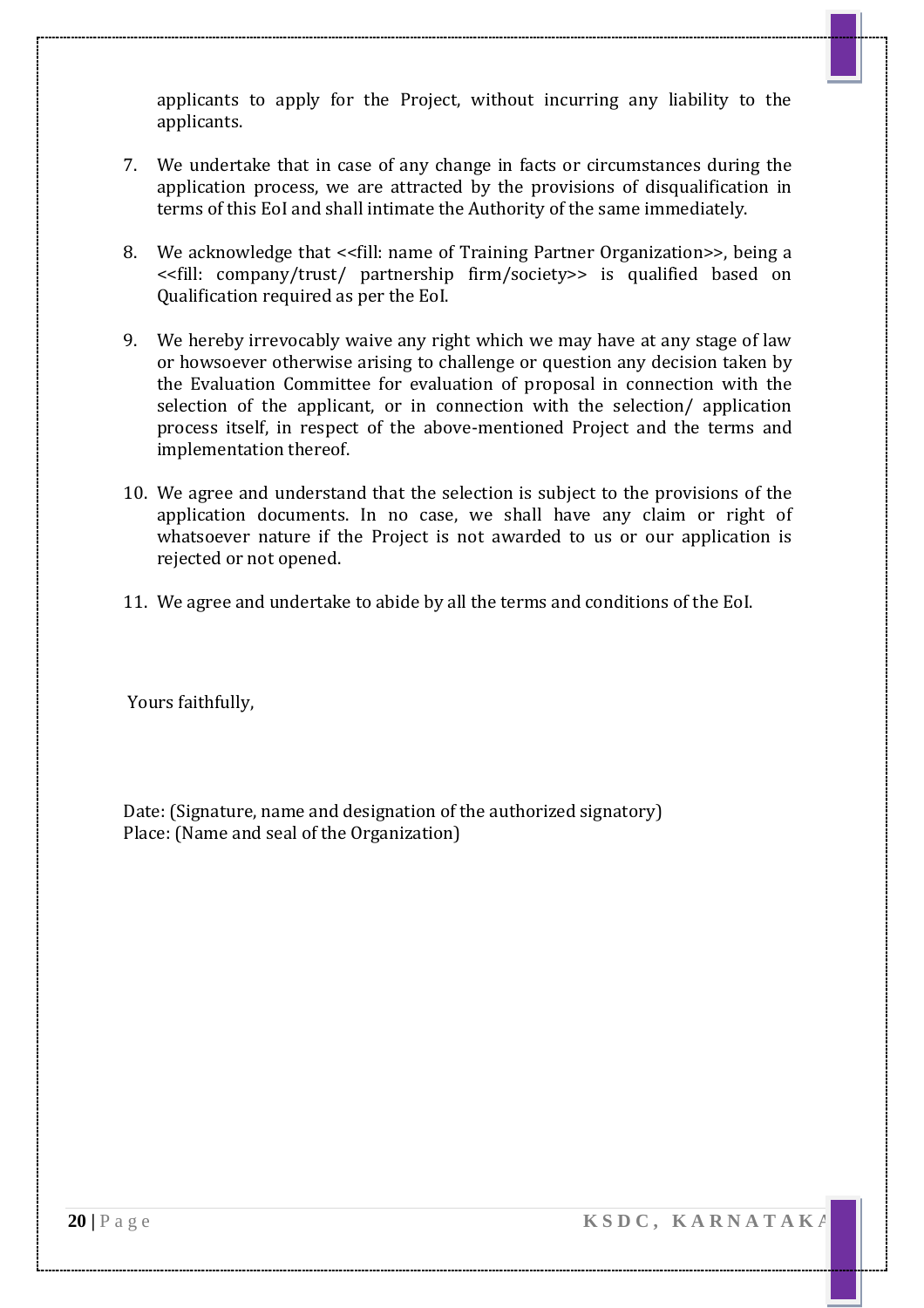#### **TRAINING PROVIDER DETAILS**

| S. No. | Description                                    | <b>Details</b> |
|--------|------------------------------------------------|----------------|
| 1.     | Name of Legal Constitution of Training Partner |                |
| 2.     | Status / Constitution of the Firm              |                |
| 3.     | Name of Registering Authority                  |                |
| 4.     | <b>Registration Number</b>                     |                |
| 5.     | Date of Registration                           |                |
| 6.     | Place of Registration                          |                |

For and on behalf of: Signature: Name: Designation: (Company Seal) (Authorized Representative and Signatory) Date: Note: Please provide copy of the registration certificate from the appropriate Registering Authority as given below:

#### **If Proprietorship Firm**

- Copy of Certificate of the Proprietorship duly certified by a Chartered Accountant.
- copy of trade license/sales tax registration/IT registration

#### **If Partnership Firm /LLP**

 Copy of Registered Partnership Deed / Certificate of the Partnership duly certified by a Chartered Accountant.

#### **If Public/ Private Limited Company**

 Copy of Registration/Incorporation Certificate and Memorandum & Articles of Association.

#### **If Society / Trust / Association**

Copy of Registration Certificate & Bylaws of Society / Trust / Association.

Note: In addition to above registration certificate, Training partner needs to submit the copy of PAN Card and GST registration certificate.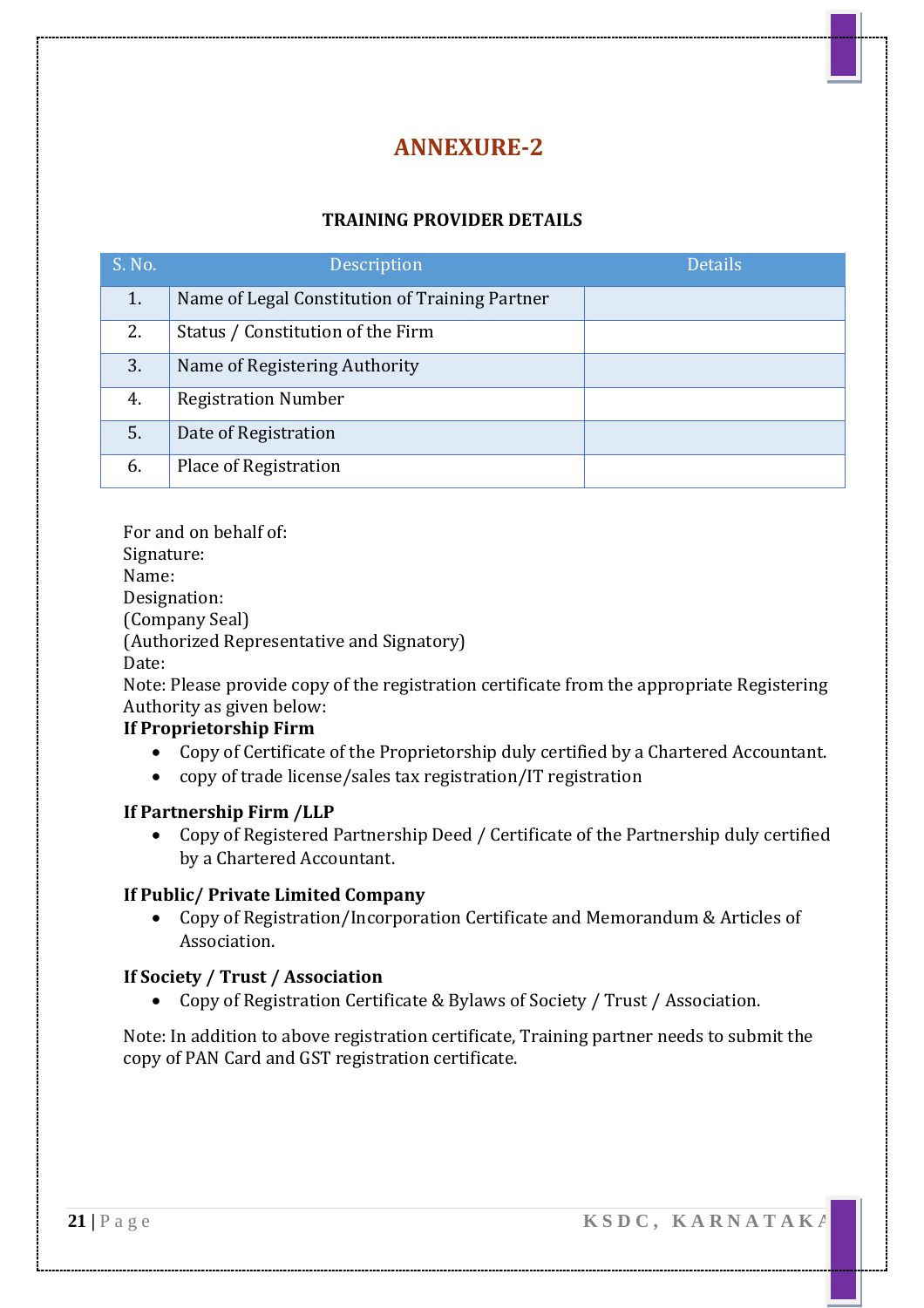#### **FINANCIAL DETAILS**

#### **<< Declaration by Chartered Accountant on Letterhead with his/her dated Sign &Seal >> To whomsoever it may concern**

On the basis of audited financial statements, we hereby certify that <<M/s Entity name>>, having registered office

at <<Office address>>, have an average annual turnover in past three consecutive financial years (2018-19, 2019-20, 2020-21) is not less than Rs 2 Crore. The details of annual turnover are mentioned below:

Note: Applicants may submit unaudited accounts statement of FY 2019-2020 duly certified by Chartered Accountant in case accounts have not been audited at the time of submission of proposal.

| S. No.               | <b>Financial Year</b> | <b>Total Turnover (IN INR)</b> |
|----------------------|-----------------------|--------------------------------|
| . .                  | 2018-19               |                                |
| ۷.                   | 2019-20               |                                |
| ⌒<br>$\mathfrak{I}.$ | 2020-2021             |                                |

Net worth: ……………………………..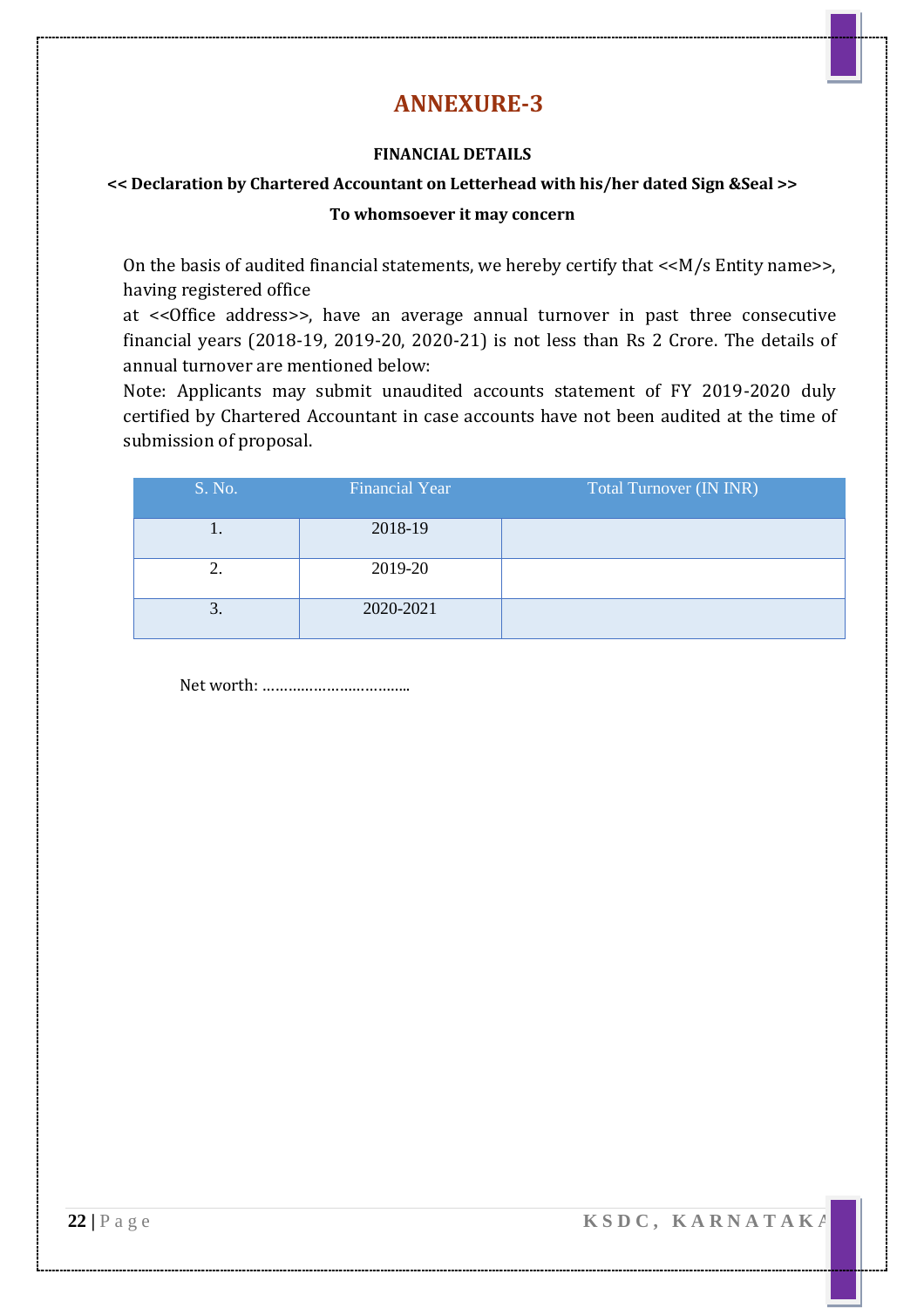#### **TRAINING CENTRE DETAILS**

| S.<br>No. | Particulars                                               | Description |
|-----------|-----------------------------------------------------------|-------------|
| 1.        | District/City                                             |             |
| 2.        | Name of the Training Centre                               |             |
| 3.        | Full address & telephone number                           |             |
| 4.        | Nearest Landmark                                          |             |
| 5.        | Number of Classrooms (minimum capacity of 30)             |             |
| 6.        | Number of practical rooms                                 |             |
| 7.        | Separate wash rooms for Boys & Girls (Yes/No)             |             |
| 8.        | Lab infrastructure available                              |             |
|           | Address of residential facility (if applicable)           |             |
| 9.        | Residential accommodation capacity - Boys (If applicable) |             |
|           | Residential accommodation capacity – girls (If applicable |             |

Signature: Name: Designation: (Company Seal) (Authorized Representative and Signatory) Date:

#### **Notes:**

1. Please enclose **Documentary Evidences regarding training Infrastructure** available in the form of:

a. **2 photos** Of the Training Center. In the case of training centers with Residential Facilities separate photos for Residential accommodation including facilities such as Kitchen, Dining Hall and Living Room may be provided

b. The Training Provider should have its **own / rented space & facilities** for conducting the Training Programmes. The Training Provider should provide **proof of availability** of the facility in the form of **ownership document/ lease agreement**. In case the facility is proposed to be taken by the Training Provider, document evidencing payment of token advance and/or firm letter of commitment by the owner of the facility along with ownership document shall be provided.

2. The Evaluation Committee may also inspect the premises of each institute for verifying the Infrastructure Presented in the proposal. The documentary proof has to be made available at respective training centers also for verification.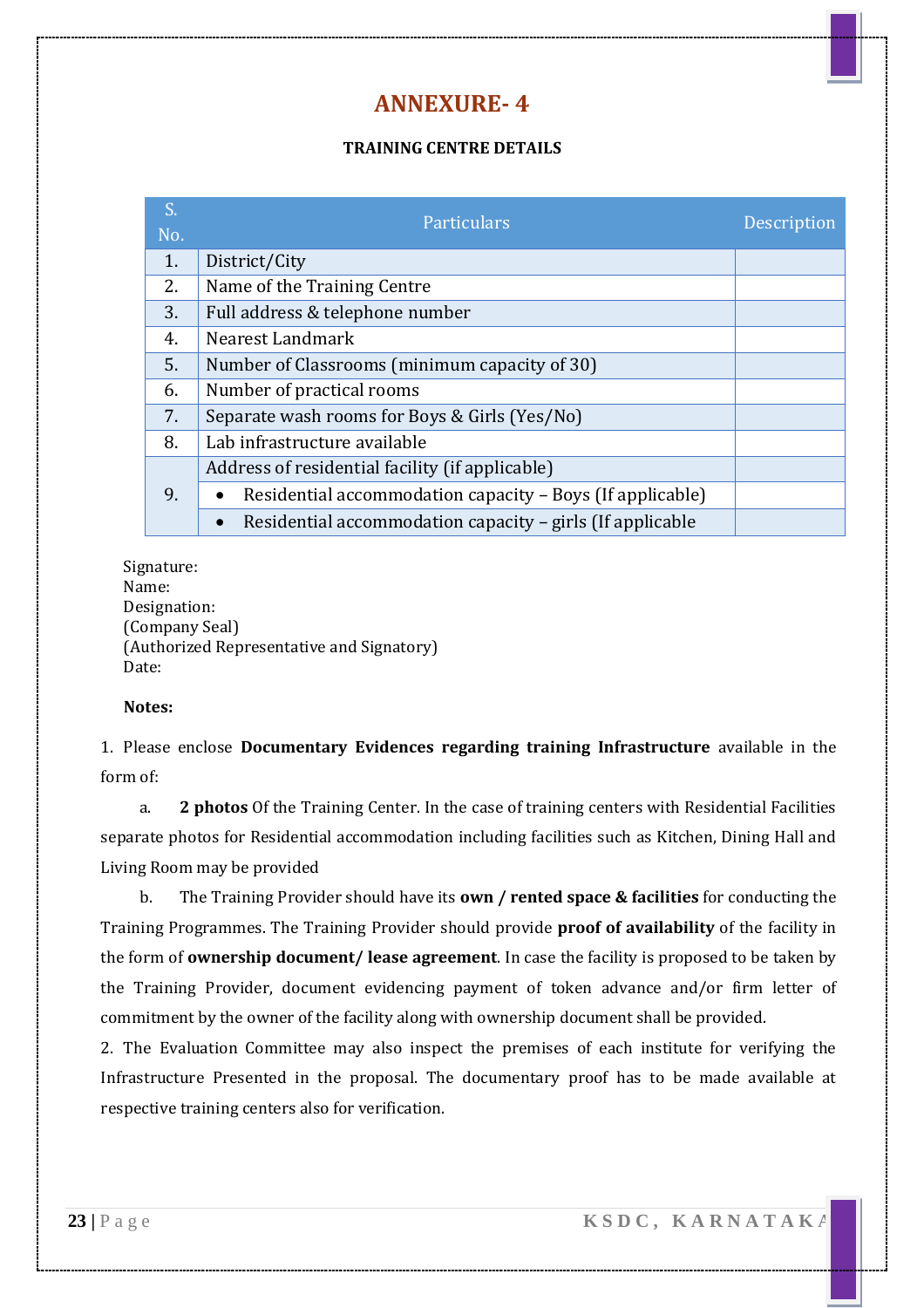#### **DECLARATION FOR NOT BEING BLACKLISTED**

#### **DECLARATION**

We, <<M/s Company name>>, having its registered office at << Office address>>, do hereby declare that the Company hasn't been blacklisted/ debarred by any donor agency/ State Government/ Central Government authority for breach on our part.

| For and on behalf of:                     |
|-------------------------------------------|
| Signature:                                |
| Name:                                     |
| Designation:                              |
| (Company Seal)                            |
| (Authorized Representative and Signatory) |
| Date                                      |